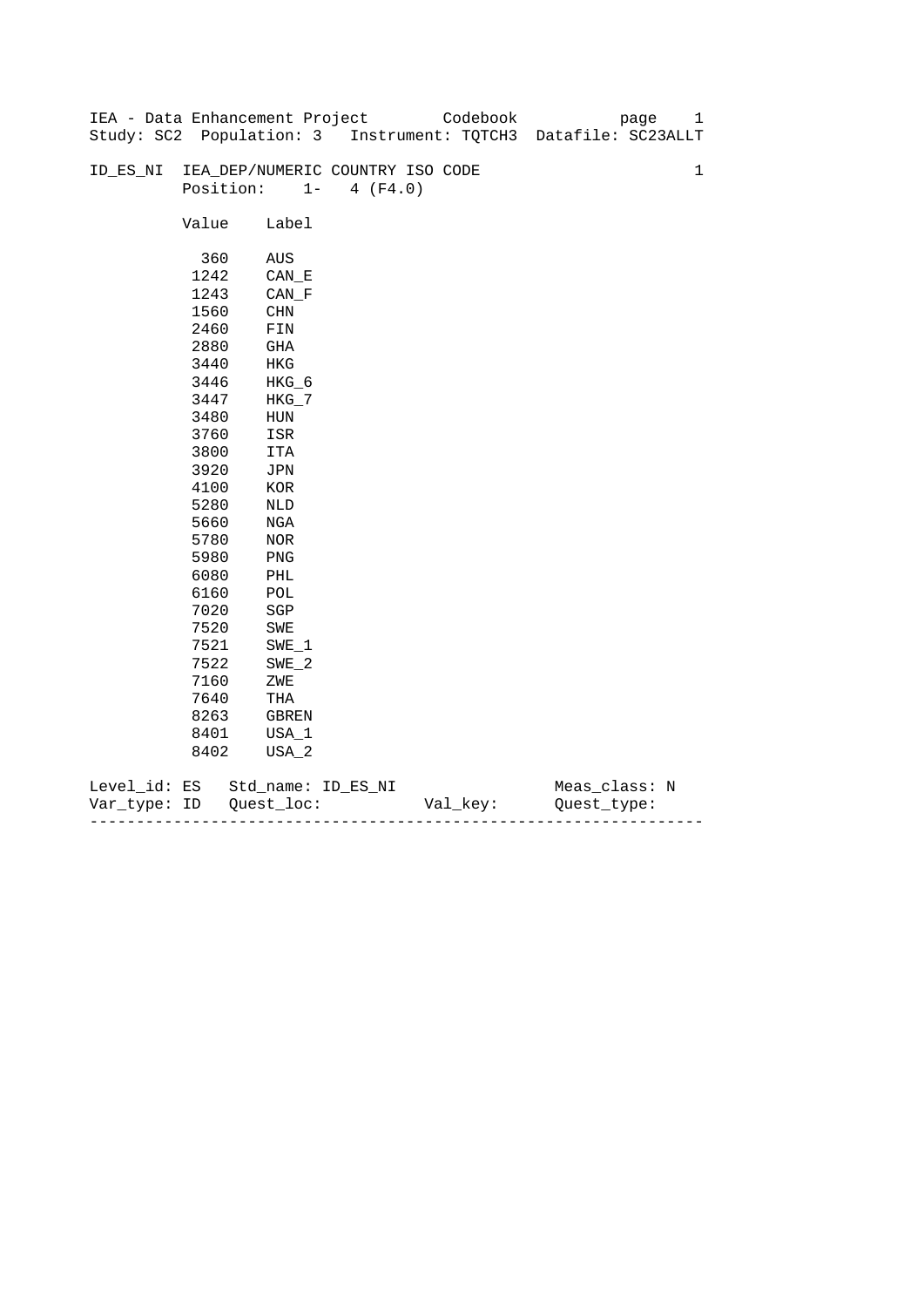|                              |                                                                                                                                                                                                                           | IEA - Data Enhancement Project<br>Codebook<br>page<br>Study: SC2 Population: 3 Instrument: TQTCH3 Datafile: SC23ALLT                                                                                                                                                                                                                                                           | 2 |
|------------------------------|---------------------------------------------------------------------------------------------------------------------------------------------------------------------------------------------------------------------------|--------------------------------------------------------------------------------------------------------------------------------------------------------------------------------------------------------------------------------------------------------------------------------------------------------------------------------------------------------------------------------|---|
| ID ES AI                     | Position:                                                                                                                                                                                                                 | IEA_DEP/ALPHANUMERIC COUNTRY ISO CODE<br>$5-$<br>9(AB)                                                                                                                                                                                                                                                                                                                         | 2 |
|                              | Value                                                                                                                                                                                                                     | Label                                                                                                                                                                                                                                                                                                                                                                          |   |
|                              | AUS<br>CAN E<br>CAN F<br>CHN<br>FIN<br><b>GBREN</b><br>GHA<br>HKG<br>HKG_6<br>HKG_7<br>HUN<br>ISR<br>ITA<br>JPN<br>KOR<br>NLD<br>NGA<br>NOR<br><b>PNG</b><br>PHL<br>POL<br>SGP<br>SWE<br>SWE 1<br>$SWE_2$<br>THA<br>USA_1 | Australia<br>Canada (English)<br>Canada (French)<br>China<br>Finland<br>UK (England)<br>Ghana<br>Hong Kong<br>Hong Kong (6)<br>Hong Kong (7)<br>Hungary<br>Israel<br>Italy<br>Japan<br>Korea, Republic of<br>Netherlands<br>Nigeria<br>Norway<br>Papua New Guinea<br>Philippines<br>Poland<br>Singapore<br>Sweden<br>Sweden (A)<br>Sweden (B)<br>Thailand<br>United States (A) |   |
|                              | $USA_2$<br>ZWE                                                                                                                                                                                                            | United States (B)<br>Zimbabwe                                                                                                                                                                                                                                                                                                                                                  |   |
| Level_id: ES<br>Var type: ID |                                                                                                                                                                                                                           | Meas_class: N<br>Std name: ID ES AI<br>Quest loc:<br>Val_key:<br>Ouest type:                                                                                                                                                                                                                                                                                                   |   |

------------------------------------------------------------------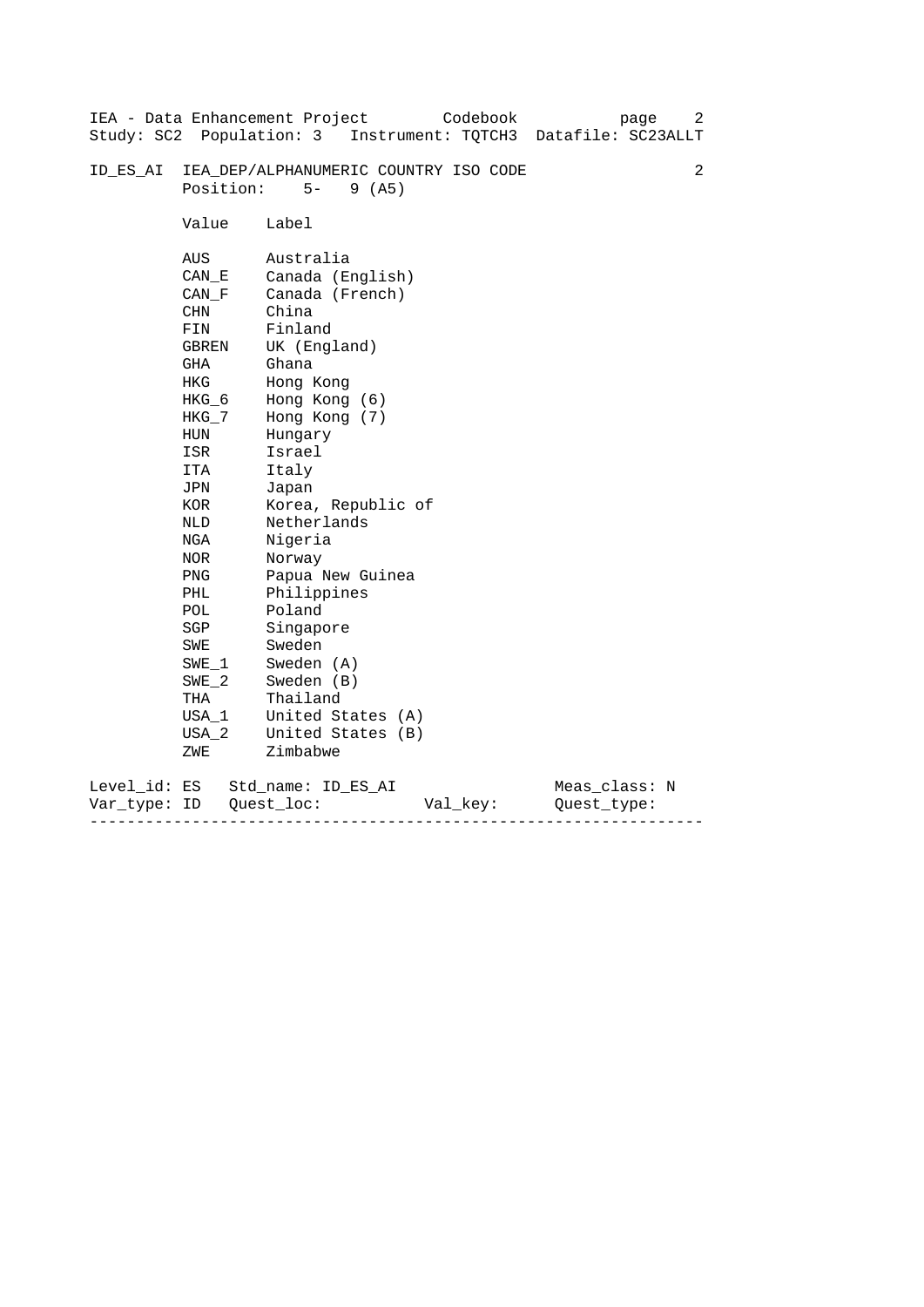| IEA - Data Enhancement Project Codebook<br>Study: SC2 Population: 3 Instrument: TQTCH3 Datafile: SC23ALLT |                                                                                                                                       |                                                                                                                                                                                                                                               |                                      |          |                              | page | 3 |
|-----------------------------------------------------------------------------------------------------------|---------------------------------------------------------------------------------------------------------------------------------------|-----------------------------------------------------------------------------------------------------------------------------------------------------------------------------------------------------------------------------------------------|--------------------------------------|----------|------------------------------|------|---|
| CNTRYNUM                                                                                                  | COUNTRY NUMBER<br>Position: 10- 11 (F2.0)                                                                                             |                                                                                                                                                                                                                                               |                                      |          |                              |      | 3 |
|                                                                                                           | Value                                                                                                                                 | Label                                                                                                                                                                                                                                         |                                      |          |                              |      |   |
|                                                                                                           | 10<br>16<br>18<br>$20 \,$<br>22<br>24<br>26<br>30<br>32<br>34<br>36<br>38<br>40<br>44<br>48<br>50<br>52<br>54<br>56<br>60<br>66<br>70 | Australia<br>Canada (French)<br>China<br>UK (England)<br>Finland<br>Ghana<br>Hong Kong<br>Hungary<br>Israel<br>Italy<br>Japan<br>Korea<br>Netherlands<br>Nigeria<br>Norway<br>Philippines<br>Poland<br>Singapore<br>Sweden (A, B)<br>Thailand | Canada (English)<br>Papua New Guinea |          |                              |      |   |
|                                                                                                           | 72<br>74                                                                                                                              | Zimbabwe                                                                                                                                                                                                                                      | United States (A, B)                 |          |                              |      |   |
| Level_id: ES Std_name: ID_ES_N                                                                            |                                                                                                                                       |                                                                                                                                                                                                                                               |                                      | Val_key: | Meas_class: N<br>Quest_type: |      |   |
| POPN                                                                                                      | POPULATION<br>Position: 12- 12 (F1.0)<br>Value Label                                                                                  |                                                                                                                                                                                                                                               |                                      |          |                              |      | 4 |
|                                                                                                           | 1<br>2<br>3                                                                                                                           | I (10-year olds)<br>II (14-year olds)                                                                                                                                                                                                         | III (preuniversity)                  |          |                              |      |   |
| Level_id: Std_name: ID_POP                                                                                |                                                                                                                                       |                                                                                                                                                                                                                                               |                                      |          | Meas_class: N                |      |   |
| STRATUM STRATUM NUMBER                                                                                    | Position: 13- 14 (F2.0)                                                                                                               |                                                                                                                                                                                                                                               |                                      |          |                              |      | 5 |
| Level_id: SM Std_name: ID_SM_N                                                                            | ---------------------                                                                                                                 |                                                                                                                                                                                                                                               |                                      | Val_key: | Meas_class: N<br>Quest_type: |      |   |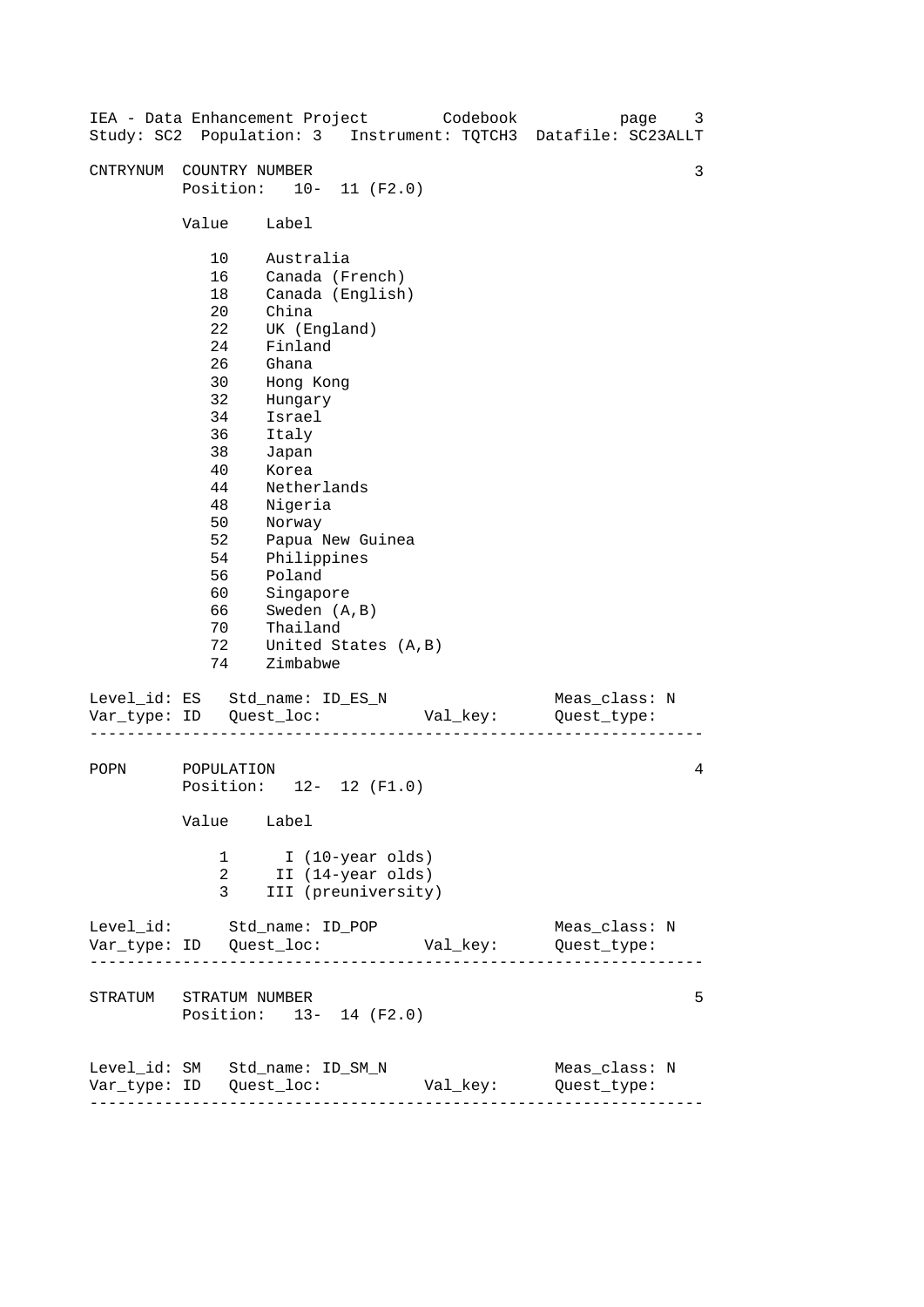------------------------------------------------------------------ ------------------------------------------------------------------ ------------------------------------------------------------------ ------------------------------------------------------------------ ------------------------------------------------------------------ ------------------------------------------------------------------ IEA - Data Enhancement Project Codebook page 4 Study: SC2 Population: 3 Instrument: TQTCH3 Datafile: SC23ALLT SCHOOL SCHOOL NUMBER 6 Position: 15- 19 (F5.0) Level\_id: SC Std\_name: ID\_SC\_N Meas\_class: N Var\_type: ID Quest\_loc: Val\_key: Quest\_type: CLASS CLASS NUMBER 7 Position: 20- 21 (F2.0) Level\_id: CL Std\_name: ID\_CL\_N Meas\_class: N Var\_type: ID Quest\_loc: Val\_key: Quest\_type: TEACHER TEACHER NUMBER 8 Position: 22- 23 (F2.0) Level\_id: TE Std\_name: ID\_TE\_N Meas\_class: N Var\_type: ID Quest\_loc: Val\_key: Quest\_type: STRWGTA STRATUM WEIGHT/GENERAL 9 Position: 24- 31 (F8.6) Level\_id: SM Std\_name: WT\_SM Meas\_class: R Var\_type: WT Quest\_loc: Val\_key: Quest\_type: STRWGTB STRATUM WEIGHT/BIOLOGY 10 Position: 32- 39 (F8.6) Value Label 9 .A missing data Level\_id: SM Std\_name: WT\_SM\_B Meas\_class: R Var\_type: WT Quest\_loc: Val\_key: Quest\_type: STRWGTC STRATUM WEIGHT/CHEMISTRY 11 Position: 40- 47 (F8.6) Value Label 9 .A missing data Level\_id: SM Std\_name: WT\_SM\_C Meas\_class: R Var\_type: WT Quest\_loc: Val\_key: Quest\_type: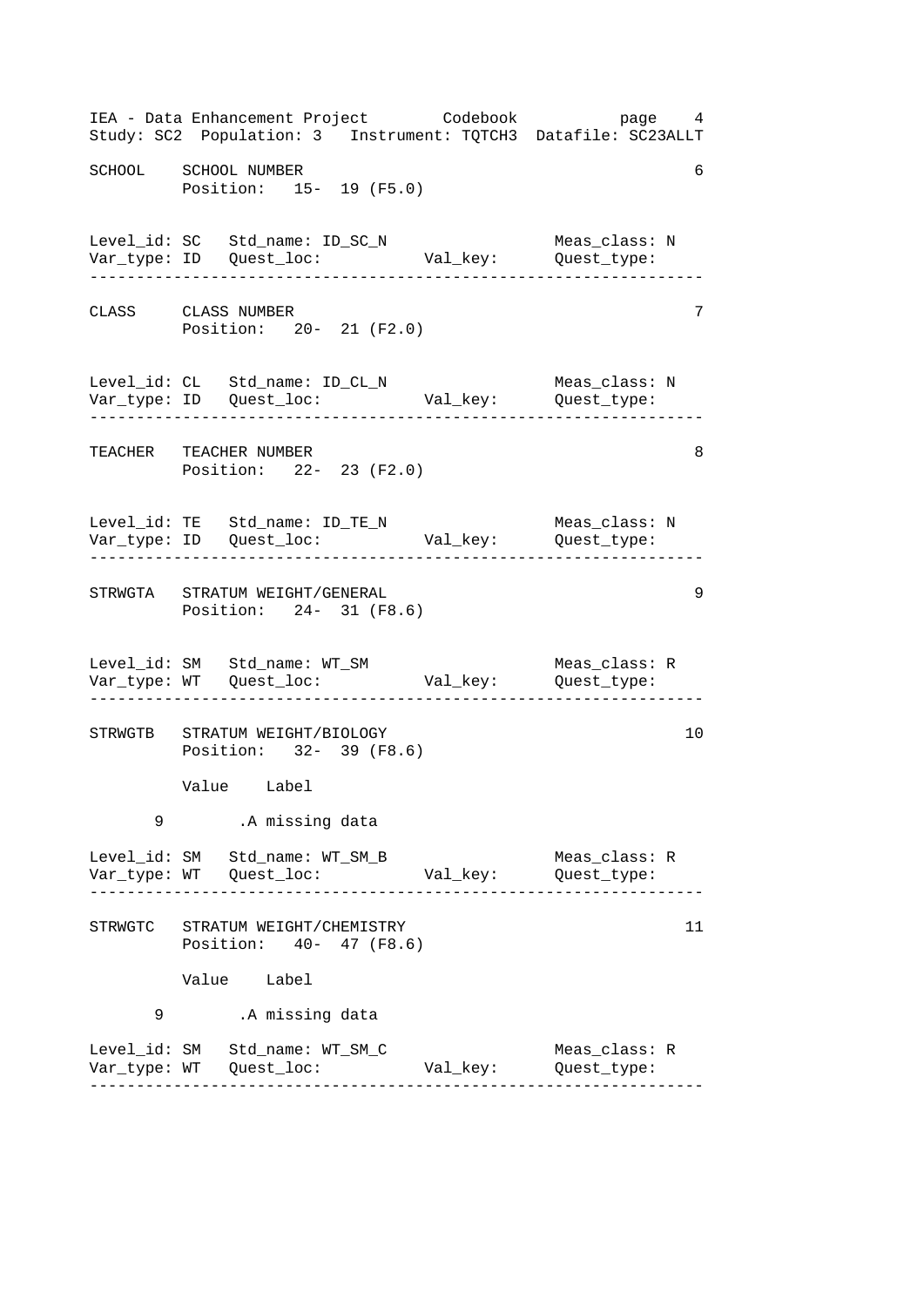|      | IEA - Data Enhancement Project Codebook<br>Study: SC2 Population: 3 Instrument: TQTCH3 Datafile: SC23ALLT                                                                        |                      | page 5                                       |
|------|----------------------------------------------------------------------------------------------------------------------------------------------------------------------------------|----------------------|----------------------------------------------|
|      | STRWGTP STRATUM WEIGHT/PHYSICS<br>Position: 48- 55 (F8.6)                                                                                                                        |                      | 12                                           |
|      | Value Label                                                                                                                                                                      |                      |                                              |
| 9    | .A missing data                                                                                                                                                                  |                      |                                              |
|      | Level_id: SM Std_name: WT_SM_P                                                                                                                                                   | Val_key: Quest_type: | Meas_class: R<br>. _ _ _ _ _ _ _ _ _ _ _ _ _ |
|      | STRWGTN STRATUM WEIGHT/NON-SPECIALIST<br>Position: 56- 63 (F8.6)                                                                                                                 |                      | 13                                           |
|      | Value Label                                                                                                                                                                      |                      |                                              |
| 9    | .A missing data                                                                                                                                                                  |                      |                                              |
|      | Level_id: SM Std_name: WT_SM_N                                                                                                                                                   |                      | Meas_class: R                                |
|      | TSEX TEACHER SEX<br>Position: 64- 64 (F1.0)                                                                                                                                      |                      | 14                                           |
|      | Value Label                                                                                                                                                                      |                      |                                              |
|      | 1 male<br>2 female<br>8.A not ascertained<br>9.0 missing data                                                                                                                    |                      |                                              |
|      | Level_id: TE Std_name: CTBSEX<br>Var_type: BG    Quest_loc: 1    Val_key:    Quest_type: MC                                                                                      |                      | Meas_class: N                                |
| TAGE | TEACHER AGE<br>Position: 65- 65 (F1.0)                                                                                                                                           |                      | 15                                           |
|      | Value<br>Label                                                                                                                                                                   |                      |                                              |
|      | <28 years<br>$\mathbf{1}$<br>$\overline{a}$<br>$28-37$ years<br>38-47 years<br>3 <sup>7</sup><br>48-57 years<br>4<br>>57 years<br>5 —<br>8.A not ascertained<br>9.0 missing data |                      |                                              |
|      | Level_id: TE Std_name: CTBAGE                                                                                                                                                    | Val_key:             | Meas_class: 0<br>Quest_type: MC              |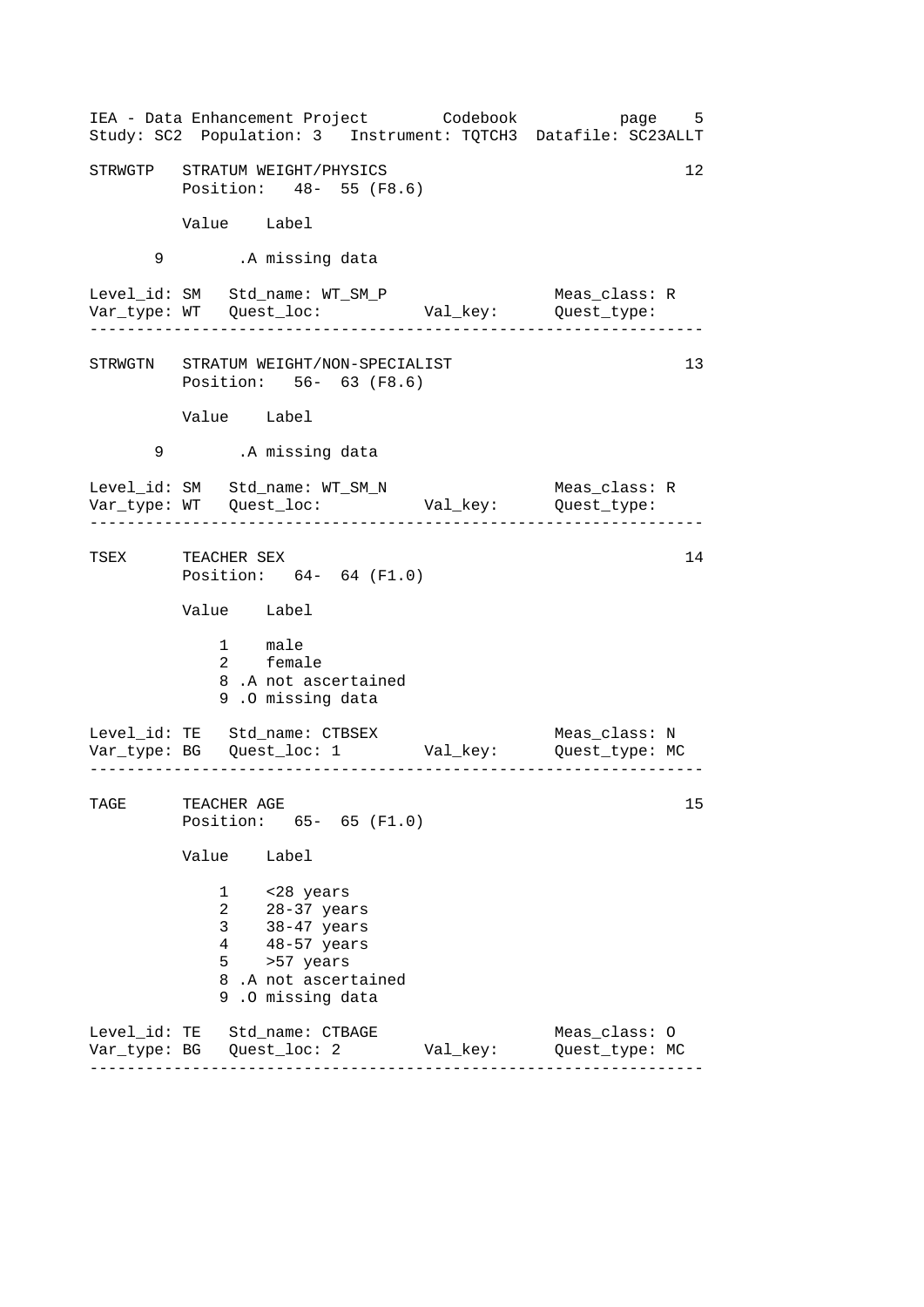------------------------------------------------------------------ ------------------------------------------------------------------ ------------------------------------------------------------------ IEA - Data Enhancement Project Codebook page 6 Study: SC2 Population: 3 Instrument: TQTCH3 Datafile: SC23ALLT TPOSTED YEARS POST-SECONDARY EDUCATION 16 Position: 66- 66 (F1.0) Value Label 1 no further education 2 1 year 3 2 years 4 3 years 5 4 years 6 5 or more years 8 .A not ascertained 9 .O missing data Level\_id: TE Std\_name: CTBPOSED Meas\_class: 0 Var\_type: BG Quest\_loc: 3 Val\_key: Quest\_type: MC TPOSTSCI AMOUNT POST-SECONDARY SCIENCE EDUCATION 17 Position: 67- 68 (F2.0) Value Label 1 no further education 2 no further science 3 up to 1/4 science 4 1/4 to 3/4 science 5 more than 3/4 sci 98 .A not ascertained 99 .O missing data Level\_id: TE Std\_name: CTBSCIED Meas\_class: N Var\_type: BG Quest\_loc: 4 Val\_key: Quest\_type: MC TCHEXP YEARS TEACHING EXPERIENCE 18 Position: 69- 69 (F1.0) Value Label 1 up to 5 years 2 6-10 years 3 11-20 years 4 21-30 years  $5 \rightarrow 30 \text{ years}$ 8 .A not ascertained 9 .O missing data Level\_id: TE Std\_name: CTBYEARS Meas\_class: O Var\_type: BG Quest\_loc: 5 Val\_key: Quest\_type: MC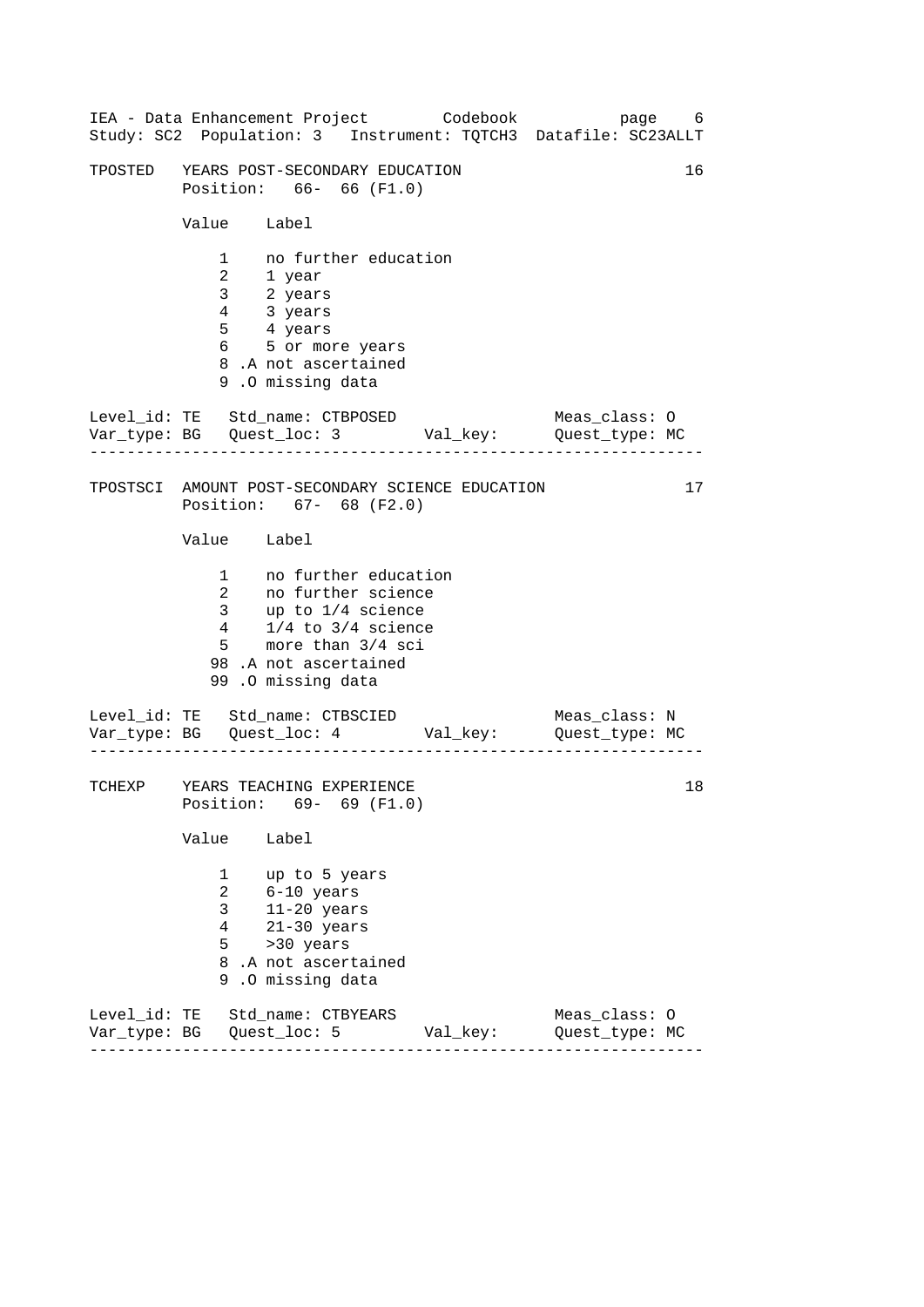|                                 |                   | IEA - Data Enhancement Project Codebook                                    |  | page 7<br>Study: SC2 Population: 3 Instrument: TQTCH3 Datafile: SC23ALLT      |    |
|---------------------------------|-------------------|----------------------------------------------------------------------------|--|-------------------------------------------------------------------------------|----|
|                                 |                   | HRSSCI HOURS SPENT AT SCHOOL/SCIENCE SUBJECTS<br>Position: 70- 71 (F2.0)   |  |                                                                               | 19 |
|                                 | Value Label       |                                                                            |  |                                                                               |    |
|                                 | 99.0 missing data | 98.A not ascertained                                                       |  |                                                                               |    |
|                                 |                   | Level_id: TE Std_name: CTBHOUR1                                            |  | Meas_class: R<br>Var_type: BG Quest_loc: 6/A Val_key: Quest_type: FR          |    |
|                                 |                   | HRSMATH HOURS SPENT AT SCHOOL/MATH SUBJECTS<br>Position: 72- 73 (F2.0)     |  |                                                                               | 20 |
|                                 | Value Label       |                                                                            |  |                                                                               |    |
|                                 | 99.0 missing data | 98.A not ascertained                                                       |  |                                                                               |    |
|                                 |                   | Level_id: TE Std_name: CTBHOUR2                                            |  | Meas_class: R<br>Var_type: BG    Quest_loc: 6/B    Val_key:    Quest_type: FR |    |
|                                 |                   | HRSOTHER HOURS SPENT AT SCHOOL/OTHER SUBJECTS<br>Position: 74- 75 (F2.0)   |  |                                                                               | 21 |
|                                 | Value Label       |                                                                            |  |                                                                               |    |
|                                 | 99.0 missing data | 98.A not ascertained                                                       |  |                                                                               |    |
|                                 |                   | Level_id: TE Std_name: CTBHOUR3                                            |  | Meas_class: R<br>Var_type: BG    Quest_loc: 6/C    Val_key:    Quest_type: FR |    |
|                                 |                   | HRSMARK HOURS SPENT AT SCHOOL/PREPARING LESSONS<br>Position: 76- 77 (F2.0) |  |                                                                               | 22 |
|                                 | Value Label       |                                                                            |  |                                                                               |    |
|                                 | 99.0 missing data | 98.A not ascertained                                                       |  |                                                                               |    |
| Level_id: TE Std_name: CTBHOUR4 |                   | Var_type: BG    Quest_loc: 6/D          Val_key:                           |  | Meas_class: R<br>Quest_type: FR                                               |    |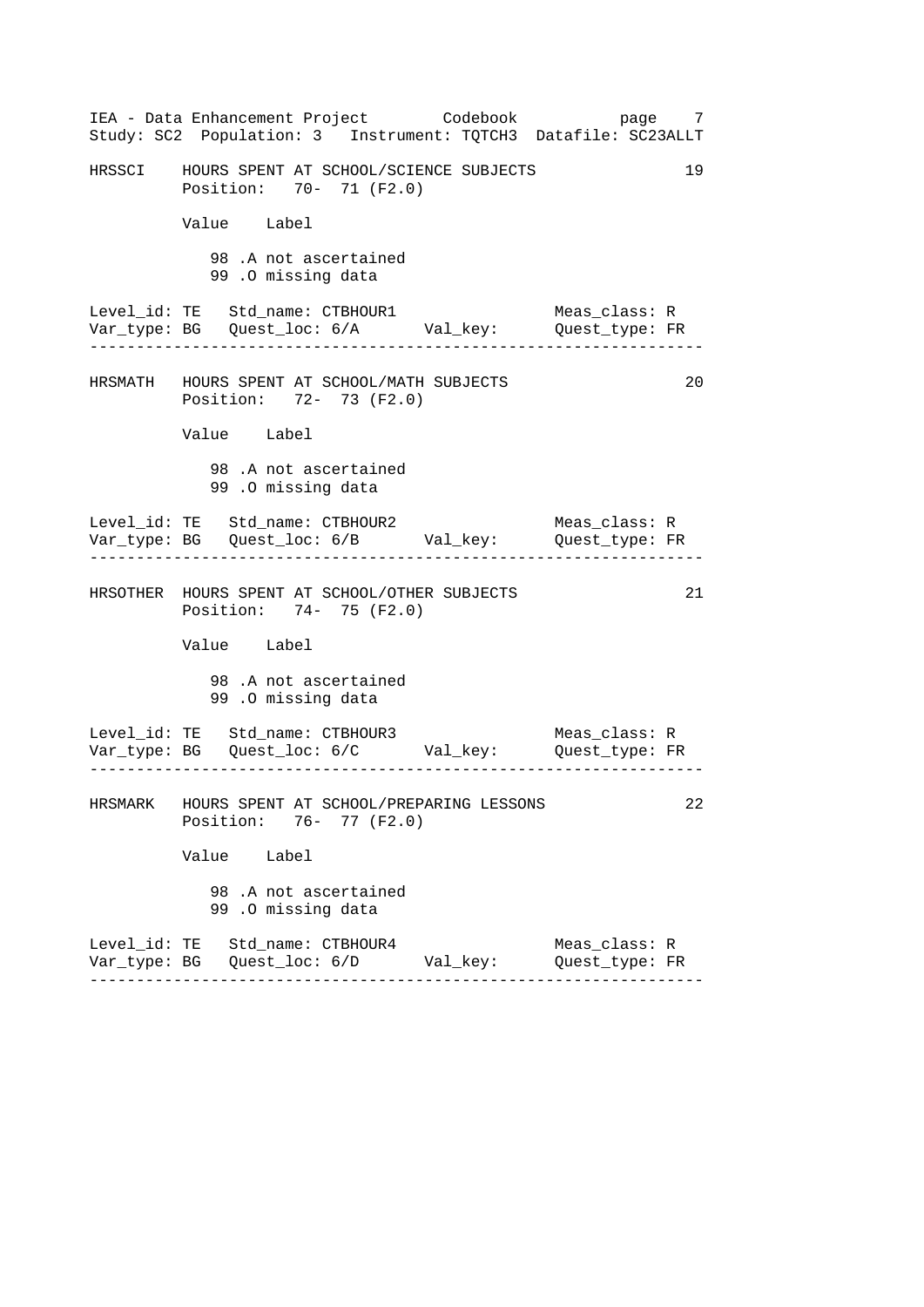|                  | IEA - Data Enhancement Project Codebook<br>Study: SC2 Population: 3 Instrument: TQTCH3 Datafile: SC23ALLT                            |          | page 8                          |    |
|------------------|--------------------------------------------------------------------------------------------------------------------------------------|----------|---------------------------------|----|
|                  | MARKOUT HOURS OUTSIDE SCHOOL/PREPARING LESSONS<br>Position: 78- 78 (F1.0)                                                            |          |                                 | 23 |
| Value Label      |                                                                                                                                      |          |                                 |    |
|                  | 1 up to 3 hours<br>2 4-6 hours<br>3 7-10 hours<br>$4$ 11-15 hours<br>5 more than 15 hours<br>8.A not ascertained<br>9.0 missing data |          |                                 |    |
| ______________   | Level_id: TE Std_name: CTBHOURO Meas_class: 0<br>Var_type: BG Quest_loc: 7 Val_key: Quest_type: MC                                   |          |                                 |    |
|                  | SCTCHASS MEMBER SCIENCE TEACHER ASSOCIATION<br>Position: 79- 79 (F1.0)                                                               |          |                                 | 24 |
| Value Label      |                                                                                                                                      |          |                                 |    |
| 1 yes<br>2 no    | 8.A not ascertained<br>9.0 missing data                                                                                              |          |                                 |    |
|                  | Level_id: TE Std_name: CTBMEMBS<br>Var_type: BG    Quest_loc: 8    Val_key:    Quest_type: MC                                        |          | Meas_class: N                   |    |
|                  | READGEN READING TEACHING JOURNALS<br>Position: 80- 80 (F1.0)                                                                         |          |                                 | 25 |
| Value Label      |                                                                                                                                      |          |                                 |    |
| 2<br>3<br>8<br>9 | 1 regularly<br>occasionally<br>rarely or never<br>.A not ascertained<br>.O missing data                                              |          |                                 |    |
|                  | Level_id: TE Std_name: CTBREAD1                                                                                                      | Val_key: | Meas_class: N<br>Quest_type: MC |    |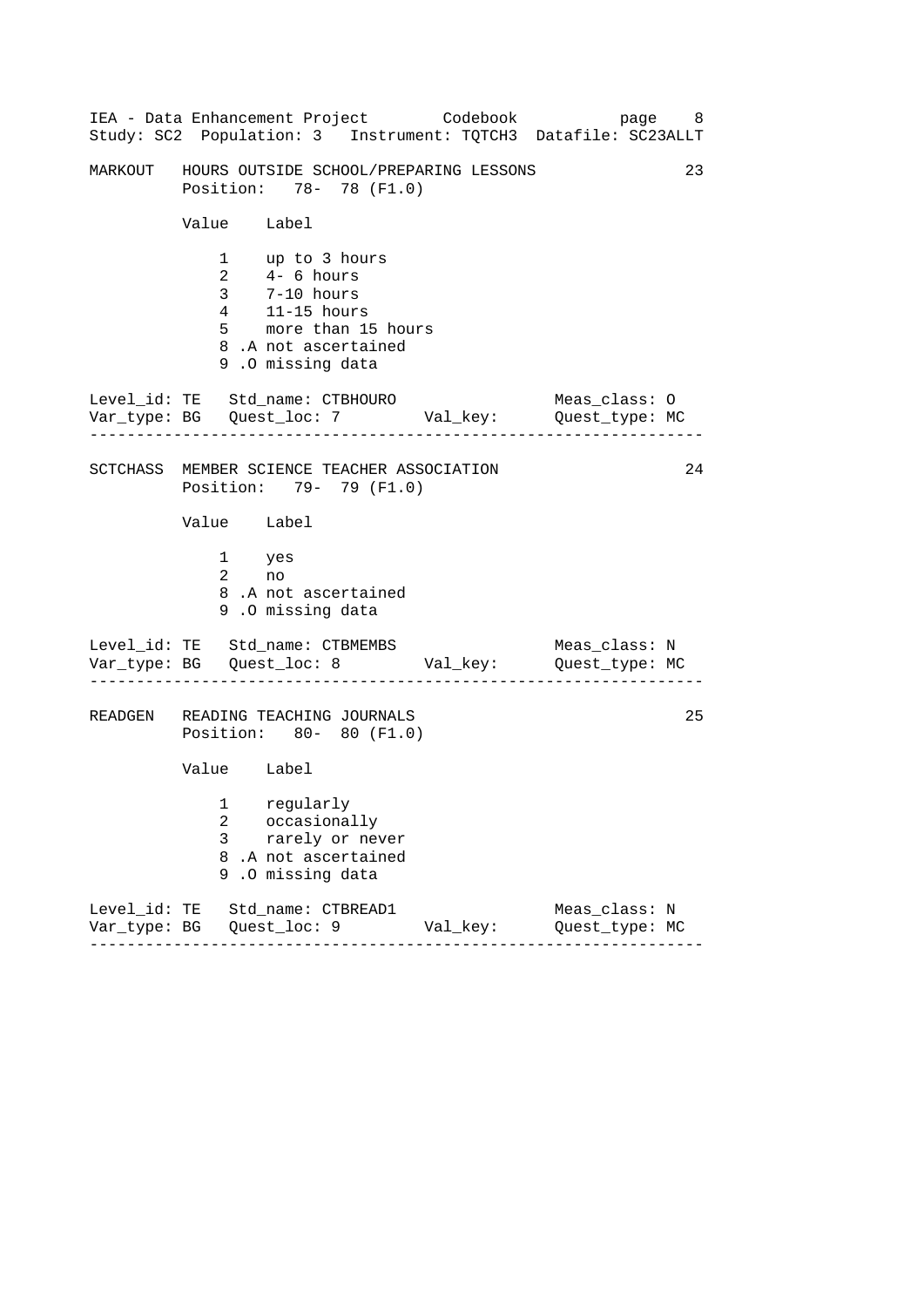------------------------------------------------------------------ ------------------------------------------------------------------ ------------------------------------------------------------------ ------------------------------------------------------------------ IEA - Data Enhancement Project Codebook page 9 Study: SC2 Population: 3 Instrument: TQTCH3 Datafile: SC23ALLT READSCI READING SCIENCE JOURNALS 26 Position: 81- 81 (F1.0) Value Label 1 regularly 2 occasionally 3 rarely or never 8 .A not ascertained 9 .O missing data Level\_id: TE Std\_name: CTBREAD2 Meas\_class: N Var\_type: BG Quest\_loc: 10 Val\_key: Quest\_type: MC INSERV AMOUNT INSERVICE EDUCATION 27 Position: 82- 82 (F1.0) Value Label 1 none 2 < 1 day 3 1-2 days 4 3-5 days 5 > 5 days 8 .A not ascertained 9 .O missing data Level\_id: TE Std\_name: CTBINSED Meas\_class: 0 Var\_type: BG Quest\_loc: 11 Val\_key: Quest\_type: MC TCHGOUT TEACHING SCIENCE OUTSIDE TRAINING 28 Position: 83- 83 (F1.0) Value Label 1 yes 2 no 8 .A not ascertained 9 .O missing data Level\_id: TE Std\_name: CTBTOUTT Meas\_class: N Var\_type: BG Quest\_loc: 12 Val\_key: Quest\_type: MC GROSALYR GROSS SALARY PER YEAR 29 Position: 84- 86 (F3.0) Value Label 998 .A not ascertained 999 .O missing data Level\_id: TE Std\_name: CTBSALGR Meas\_class: R Var\_type: BG Quest\_loc: 13/A Val\_key: Quest\_type: FR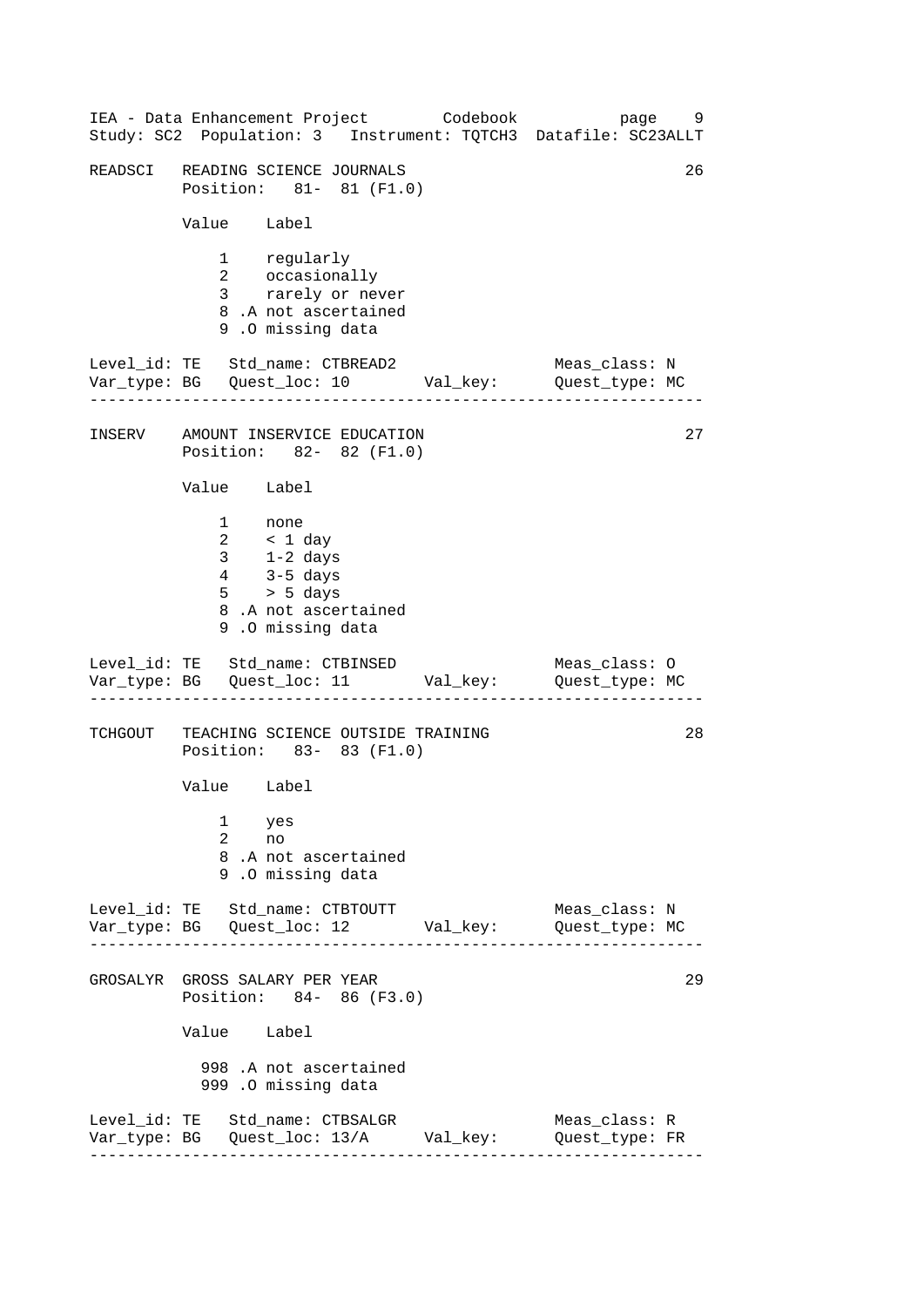------------------------------------------------------------------ ------------------------------------------------------------------ ------------------------------------------------------------------ ------------------------------------------------------------------ IEA - Data Enhancement Project Codebook page 10 Study: SC2 Population: 3 Instrument: TQTCH3 Datafile: SC23ALLT NETSALYR NET SALARY PER YEAR 30 Position: 87- 89 (F3.0) Value Label 998 .A not ascertained 999 missing data Level\_id: TE Std\_name: CTBSALNT Meas\_class: R Var\_type: BG Quest\_loc: 13/B Val\_key: Quest\_type: FR TCLS1YR SCIENCE CLASS 1/GRADE LEVEL 31 Position: 90- 91 (F2.0) Value Label 98 .A not ascertained 99 .O missing data Level\_id: TE Std\_name: CTBSCL1G Meas\_class: 0 Var\_type: BG Quest\_loc: 14/A Val\_key: Quest\_type: FR TCLS1SUB SCIENCE CLASS 1/NAME SUBJECT 32 Position: 92- 93 (F2.0) Value Label 1 science 2 earth science 3 biology 4 chemistry 5 physics 6 other other 8 other 98 .A not ascertained 99 .O missing data Level\_id: TE Std\_name: CTBSCL1N Meas\_class: N Var\_type: BG Quest\_loc: 14/A Val\_key: Quest\_type: FR TCLS1HRS SCIENCE CLASS 1/HOURS PER WEEK Position: 94- 95 (F2.0) Value Label 98 .A not ascertained 99 .O missing data Level\_id: TE Std\_name: CTBSCL1H Meas\_class: R Var\_type: BG Quest\_loc: 14/A Val\_key: Quest\_type: FR 33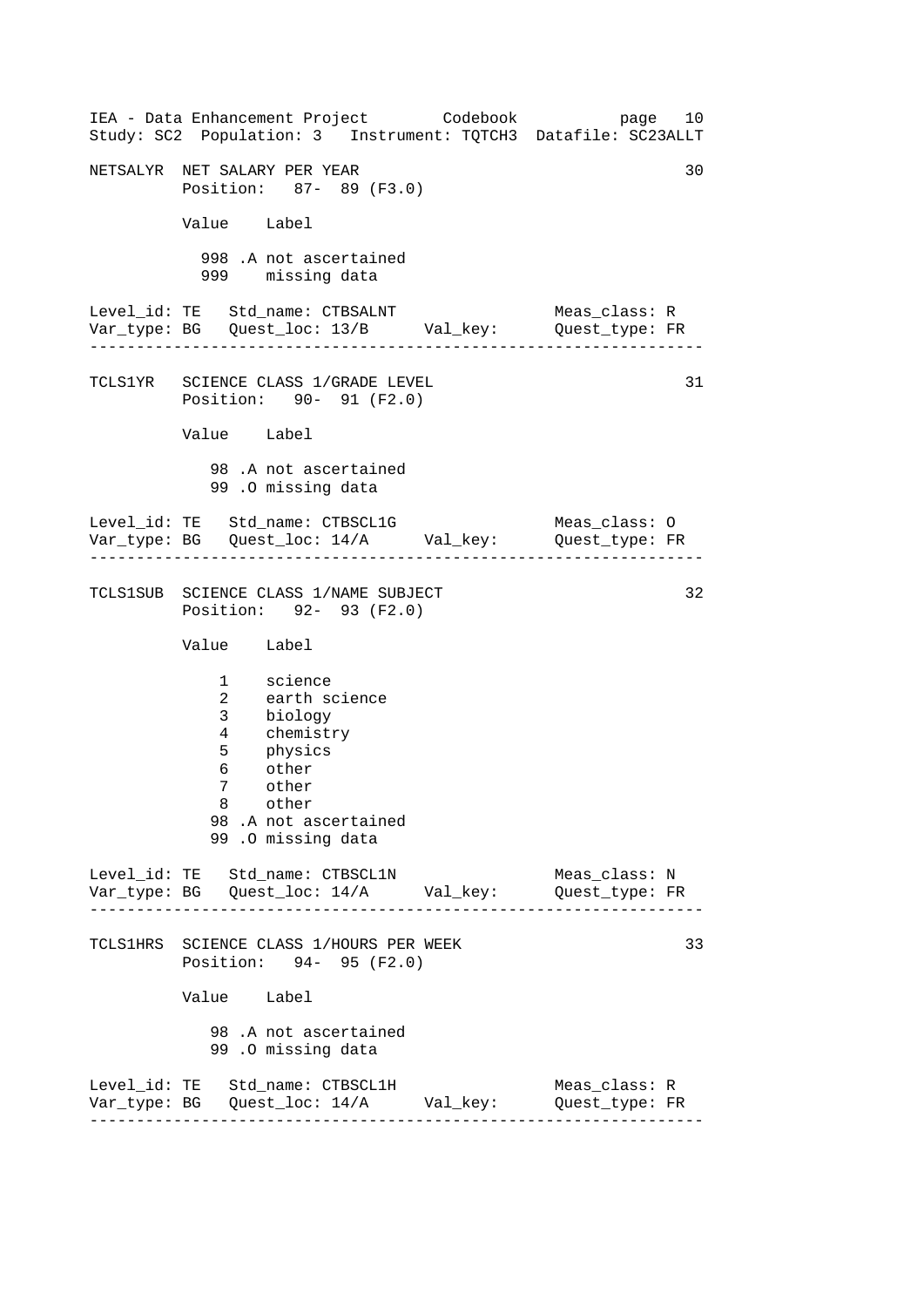|              | IEA - Data Enhancement Project Codebook<br>Study: SC2 Population: 3 Instrument: TQTCH3 Datafile: SC23ALLT                                                                                 | page 11                         |
|--------------|-------------------------------------------------------------------------------------------------------------------------------------------------------------------------------------------|---------------------------------|
|              | TCLS1BOY SCIENCE CLASS 1/N OF MALE STUDENTS<br>Position: 96- 97 (F2.0)                                                                                                                    | 34                              |
|              | Value Label                                                                                                                                                                               |                                 |
|              | 98.A not ascertained<br>99 .0 missing data                                                                                                                                                |                                 |
|              | Level_id: TE Std_name: CTBSCL1M                                                                                                                                                           | Meas_class: R                   |
|              | TCLS1GIR SCIENCE CLASS 1/N OF FEMALE STUDENTS<br>Position: 98- 99 (F2.0)                                                                                                                  | 35                              |
|              | Value Label                                                                                                                                                                               |                                 |
|              | 98.A not ascertained<br>99.0 missing data                                                                                                                                                 |                                 |
|              | Level_id: TE Std_name: CTBSCL1F<br>Var_type: BG    Quest_loc: 14/A    Val_key:    Quest_type: FR                                                                                          | Meas_class: R                   |
|              | TCLS2YR SCIENCE CLASS 2/GRADE LEVEL<br>Position: 100- 101 (F2.0)                                                                                                                          | 36                              |
|              | Value Label                                                                                                                                                                               |                                 |
|              | 98 .A not ascertained<br>99.0 missing data                                                                                                                                                |                                 |
|              | Level_id: TE Std_name: CTBSCL2G<br>Var_type: BG    Quest_loc: 14/B    Val_key:    Quest_type: FR<br>___________________________                                                           | Meas_class: O                   |
|              | TCLS2SUB SCIENCE CLASS 2/NAME SUBJECT<br>Position: 102- 103 (F2.0)                                                                                                                        | 37                              |
|              | Value<br>Label                                                                                                                                                                            |                                 |
|              | science<br>1<br>$\overline{a}$<br>earth science<br>3<br>biology<br>4<br>chemistry<br>5<br>physics<br>6<br>other<br>7<br>other<br>other<br>8<br>98 .A not ascertained<br>99.0 missing data |                                 |
| Var_type: BG | Level_id: TE Std_name: CTBSCL2N<br>Quest_loc: 14/B Val_key:                                                                                                                               | Meas_class: N<br>Quest_type: FR |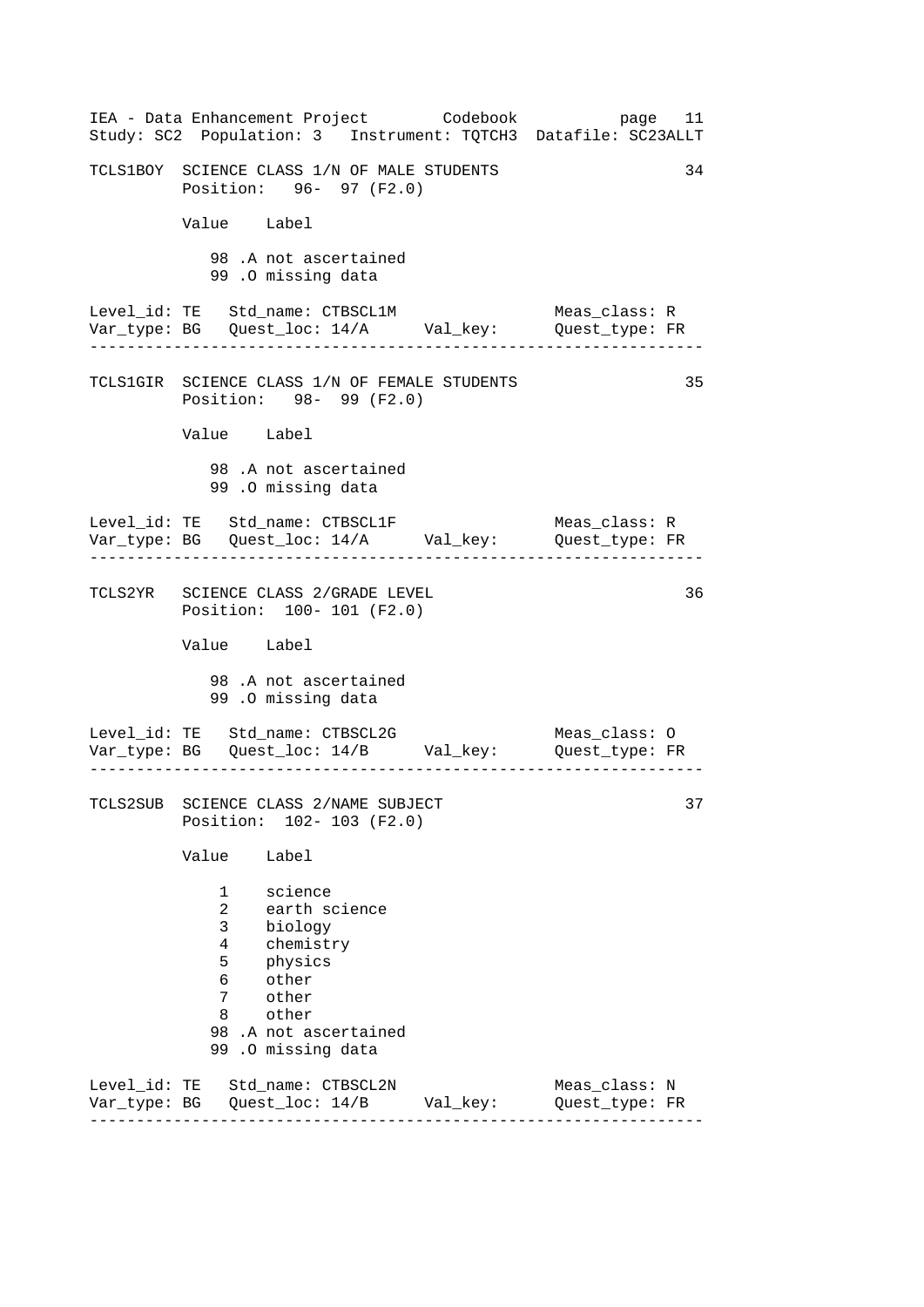| IEA - Data Enhancement Project Codebook<br>Study: SC2 Population: 3 Instrument: TQTCH3 Datafile: SC23ALLT                                | page 12                                          |
|------------------------------------------------------------------------------------------------------------------------------------------|--------------------------------------------------|
| TCLS2HRS SCIENCE CLASS 2/HOURS PER WEEK<br>Position: 104- 105 (F2.0)                                                                     | 38                                               |
| Value Label                                                                                                                              |                                                  |
| 98.A not ascertained<br>99.0 missing data                                                                                                |                                                  |
| Level_id: TE Std_name: CTBSCL2H<br>Var_type: BG    Quest_loc: 14/B    Val_key:    Quest_type: FR                                         | Meas class: R                                    |
| TCLS2BOY SCIENCE CLASS 2/N OF MALE STUDENTS<br>Position: 106- 107 (F2.0)                                                                 | 39                                               |
| Value Label                                                                                                                              |                                                  |
| 98.A not ascertained<br>99.0 missing data                                                                                                |                                                  |
| Level_id: TE Std_name: CTBSCL2M<br>Var_type: BG    Quest_loc: 14/B    Val_key:    Quest_type: FR<br>------------------------------------ | Meas_class: R<br>. Lie die Lie die Lie die Lie d |
| TCLS2GIR SCIENCE CLASS 2/N OF FEMALE STUDENTS<br>Position: 108- 109 (F2.0)                                                               | 40                                               |
| Value Label                                                                                                                              |                                                  |
| 98.A not ascertained<br>99.0 missing data                                                                                                |                                                  |
| Level_id: TE Std_name: CTBSCL2F                                                                                                          | Meas_class: R                                    |
| TCLS3YR SCIENCE CLASS 3/GRADE LEVEL<br>Position: 110- 111 (F2.0)                                                                         | 41                                               |
| Value Label                                                                                                                              |                                                  |
| 98 .A not ascertained<br>99.0 missing data                                                                                               |                                                  |
| Level_id: TE Std_name: CTBSCL3G                                                                                                          | Meas_class: 0<br>Quest_type: FR                  |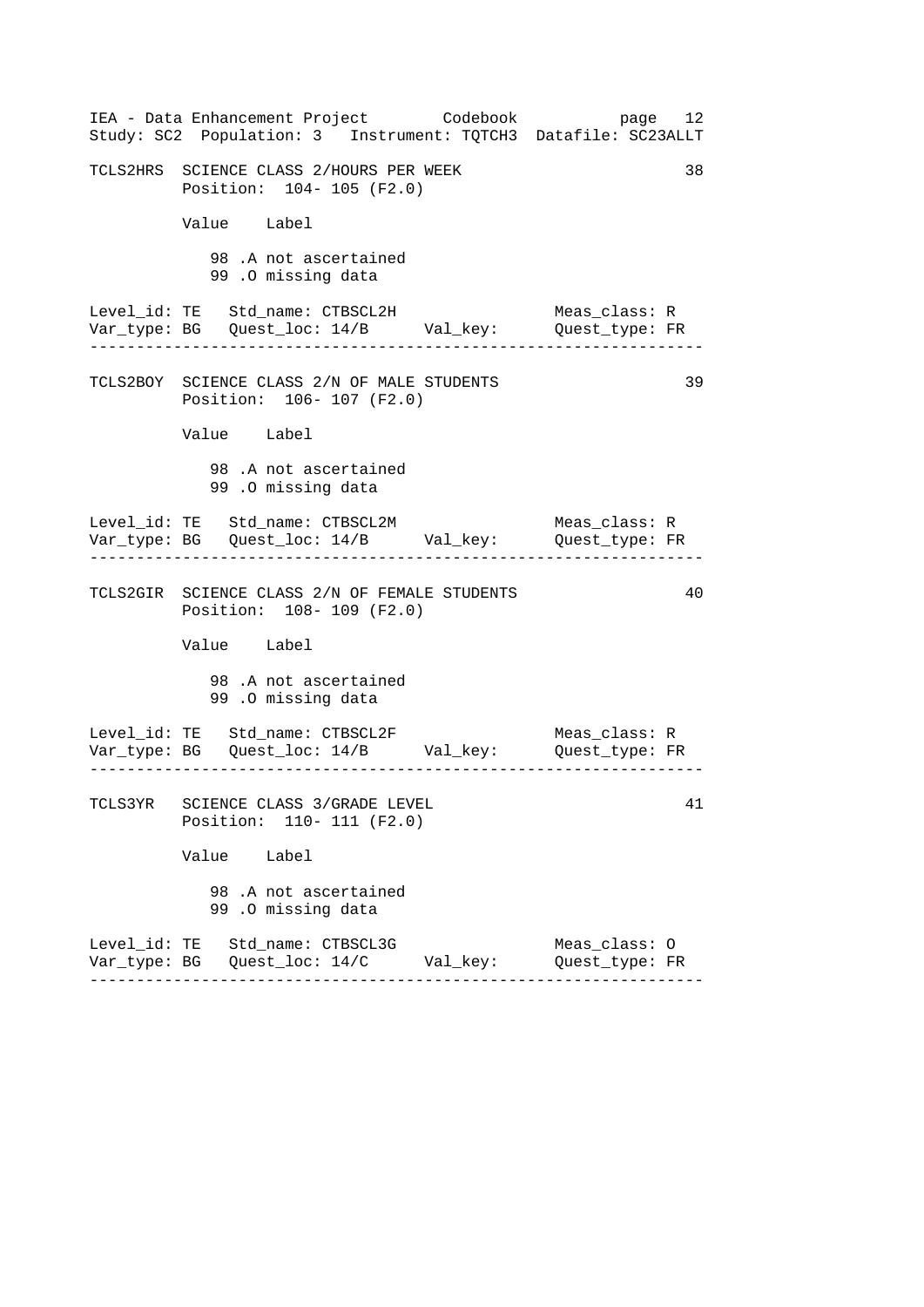|                               |                                                                                                                    | IEA - Data Enhancement Project Codebook<br>Study: SC2 Population: 3 Instrument: TQTCH3 Datafile: SC23ALLT | page 13                         |    |
|-------------------------------|--------------------------------------------------------------------------------------------------------------------|-----------------------------------------------------------------------------------------------------------|---------------------------------|----|
|                               | TCLS3SUB SCIENCE CLASS 3/NAME SUBJECT<br>Position: 112- 113 (F2.0)                                                 |                                                                                                           |                                 | 42 |
| Value Label                   |                                                                                                                    |                                                                                                           |                                 |    |
| 6 other<br>7 other<br>8 other | 1 science<br>2 earth science<br>3 biology<br>4 chemistry<br>5 physics<br>98.A not ascertained<br>99.0 missing data |                                                                                                           |                                 |    |
|                               | Level_id: TE Std_name: CTBSCL3N                                                                                    | Var_type: BG    Quest_loc: 14/C    Val_key:    Quest_type: FR                                             | Meas_class: N                   |    |
|                               | TCLS3HRS SCIENCE CLASS 3/HOURS PER WEEK<br>Position: 114- 115 (F2.0)                                               |                                                                                                           |                                 | 43 |
| Value Label                   |                                                                                                                    |                                                                                                           |                                 |    |
|                               | 98.A not ascertained<br>99.0 missing data                                                                          |                                                                                                           |                                 |    |
|                               | Level_id: TE Std_name: CTBSCL3H                                                                                    | Var_type: BG    Quest_loc: 14/C    Val_key:    Quest_type: FR                                             | Meas_class: R                   |    |
|                               | TCLS3BOY SCIENCE CLASS 3/N OF MALE STUDENTS<br>Position: 116- 117 (F2.0)                                           |                                                                                                           |                                 | 44 |
| Value Label                   |                                                                                                                    |                                                                                                           |                                 |    |
|                               | 98 .A not ascertained<br>99.0 missing data                                                                         |                                                                                                           |                                 |    |
|                               | Level_id: TE Std_name: CTBSCL3M                                                                                    | Var_type: BG    Quest_loc: 14/C    Val_key:    Quest_type: FR                                             | Meas_class: R                   |    |
|                               | Position: 118- 119 (F2.0)                                                                                          | TCLS3GIR SCIENCE CLASS 3/N OF FEMALE STUDENTS                                                             |                                 | 45 |
| Value Label                   |                                                                                                                    |                                                                                                           |                                 |    |
|                               | 98.A not ascertained<br>99.0 missing data                                                                          |                                                                                                           |                                 |    |
|                               | Level_id: TE Std_name: CTBSCL3F<br>. <u>.</u> .                                                                    | Var_type: BG    Quest_loc: 14/C    Val_key:                                                               | Meas_class: R<br>Quest_type: FR |    |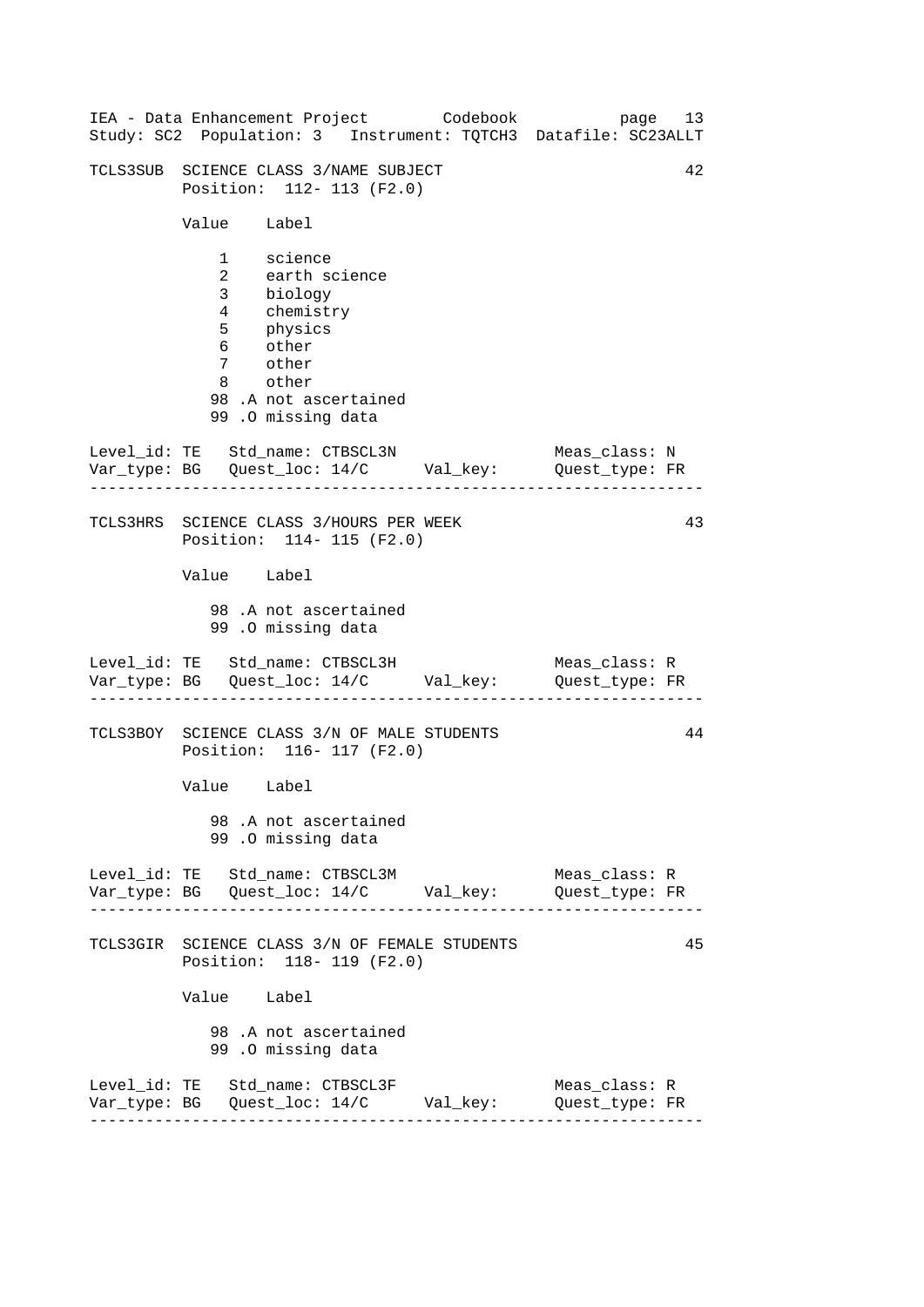| IEA - Data Enhancement Project Codebook<br>Study: SC2 Population: 3 Instrument: TQTCH3 Datafile: SC23ALLT                                                         | page 14                         |    |
|-------------------------------------------------------------------------------------------------------------------------------------------------------------------|---------------------------------|----|
| TCLS4YR SCIENCE CLASS 4/GRADE LEVEL<br>Position: 120- 121 (F2.0)                                                                                                  |                                 | 46 |
| Value Label                                                                                                                                                       |                                 |    |
| 98.A not ascertained<br>99.0 missing data                                                                                                                         |                                 |    |
|                                                                                                                                                                   |                                 |    |
| TCLS4SUB SCIENCE CLASS 4/NAME SUBJECT<br>Position: 122- 123 (F2.0)                                                                                                |                                 | 47 |
| Value Label                                                                                                                                                       |                                 |    |
| 1 science<br>earth science<br>$\mathbf{2}$<br>3 biology<br>4 chemistry<br>5 physics<br>6 other<br>7 other<br>8 other<br>98.A not ascertained<br>99.0 missing data |                                 |    |
| Level_id: TE Std_name: CTBSCL4N<br>Var_type: BG    Quest_loc: 14/D    Val_key:    Quest_type: FR                                                                  | Meas_class: N                   |    |
| TCLS4HRS SCIENCE CLASS 4/HOURS PER WEEK<br>Position: 124- 125 (F2.0)                                                                                              |                                 | 48 |
| Value Label                                                                                                                                                       |                                 |    |
| 98.A not ascertained<br>99.0 missing data                                                                                                                         |                                 |    |
| Level_id: TE Std_name: CTBSCL4H                                                                                                                                   | Meas_class: R<br>Quest_type: FR |    |
| TCLS4BOY SCIENCE CLASS 4/N OF MALE STUDENTS<br>Position: 126- 127 (F2.0)                                                                                          |                                 | 49 |
| Value Label                                                                                                                                                       |                                 |    |
| 98 .A not ascertained<br>99.0 missing data                                                                                                                        |                                 |    |
| Level_id: TE Std_name: CTBSCL4M                                                                                                                                   | Meas_class: R<br>Quest_type: FR |    |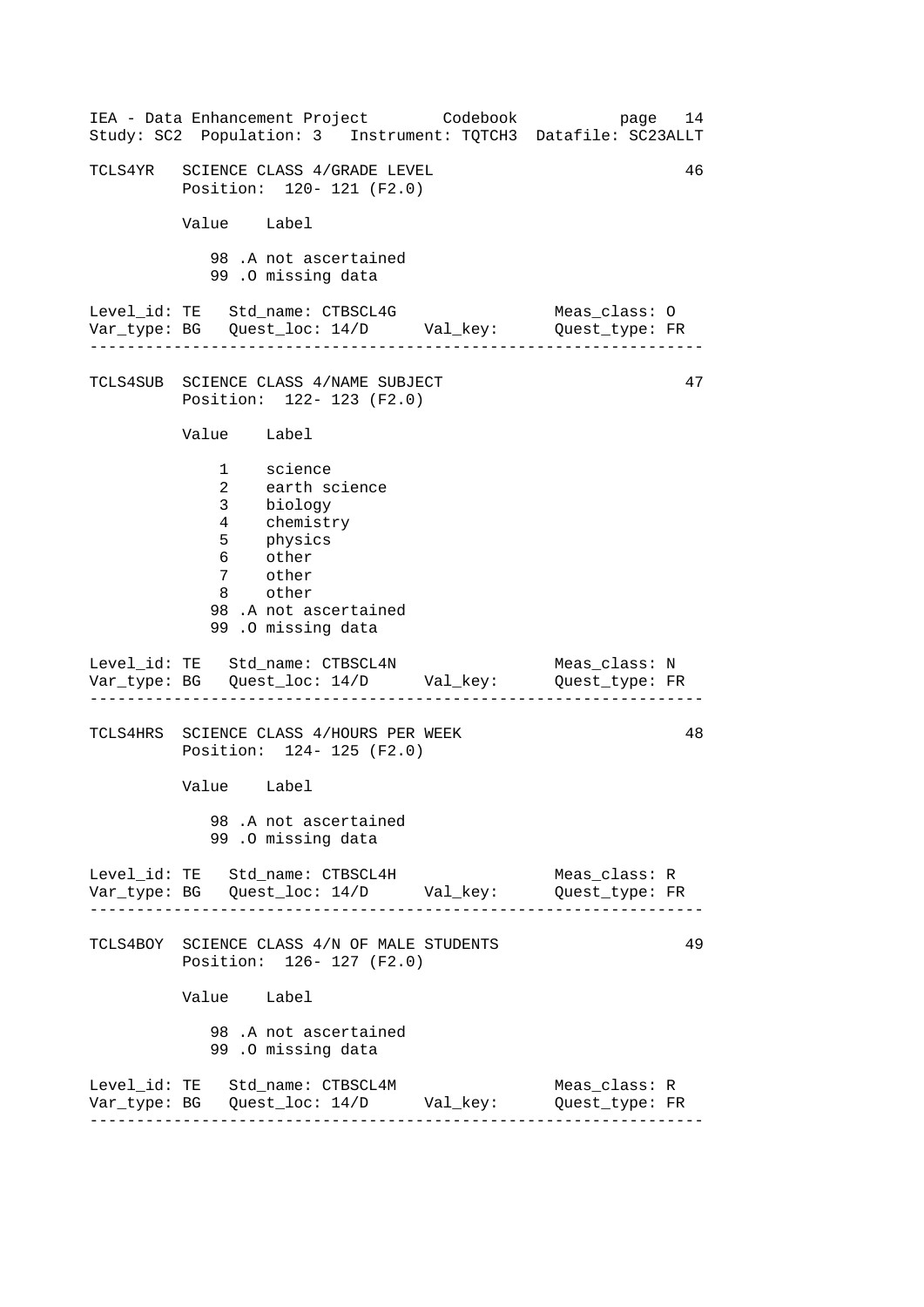------------------------------------------------------------------ ------------------------------------------------------------------ ------------------------------------------------------------------ ------------------------------------------------------------------ IEA - Data Enhancement Project Codebook page 15 Study: SC2 Population: 3 Instrument: TQTCH3 Datafile: SC23ALLT TCLS4GIR SCIENCE CLASS 4/N OF FEMALE STUDENTS 50 Position: 128- 129 (F2.0) Value Label 98 .A not ascertained 99 .O missing data Level\_id: TE Std\_name: CTBSCL4F Meas\_class: R Var\_type: BG Quest\_loc: 14/D Val\_key: Quest\_type: FR TCLS5YR SCIENCE CLASS 5/GRADE LEVEL Position: 130- 131 (F2.0) Value Label 98 .A not ascertained 99 .O missing data Level\_id: TE Std\_name: CTBSCL5G Meas\_class: O Var\_type: BG Quest\_loc: 14/E Val\_key: Quest\_type: FR TCLS5SUB SCIENCE CLASS 5/NAME SUBJECT Position: 132- 133 (F2.0) Value Label 1 science 2 earth science 3 biology 4 chemistry 5 physics 6 other 7 other 8 other 98 .A not ascertained 99 .O missing data Level\_id: TE Std\_name: CTBSCL5N Meas\_class: N Var\_type: BG Quest\_loc: 14/E Val\_key: Quest\_type: FR TCLS5HRS SCIENCE CLASS 5/HOURS PER WEEK Position: 134- 135 (F2.0) Value Label 98 .A not ascertained 99 .O missing data Level\_id: TE Std\_name: CTBSCL5H Meas\_class: R Var\_type: BG Quest\_loc: 14/E Val\_key: Quest\_type: FR 51 52 53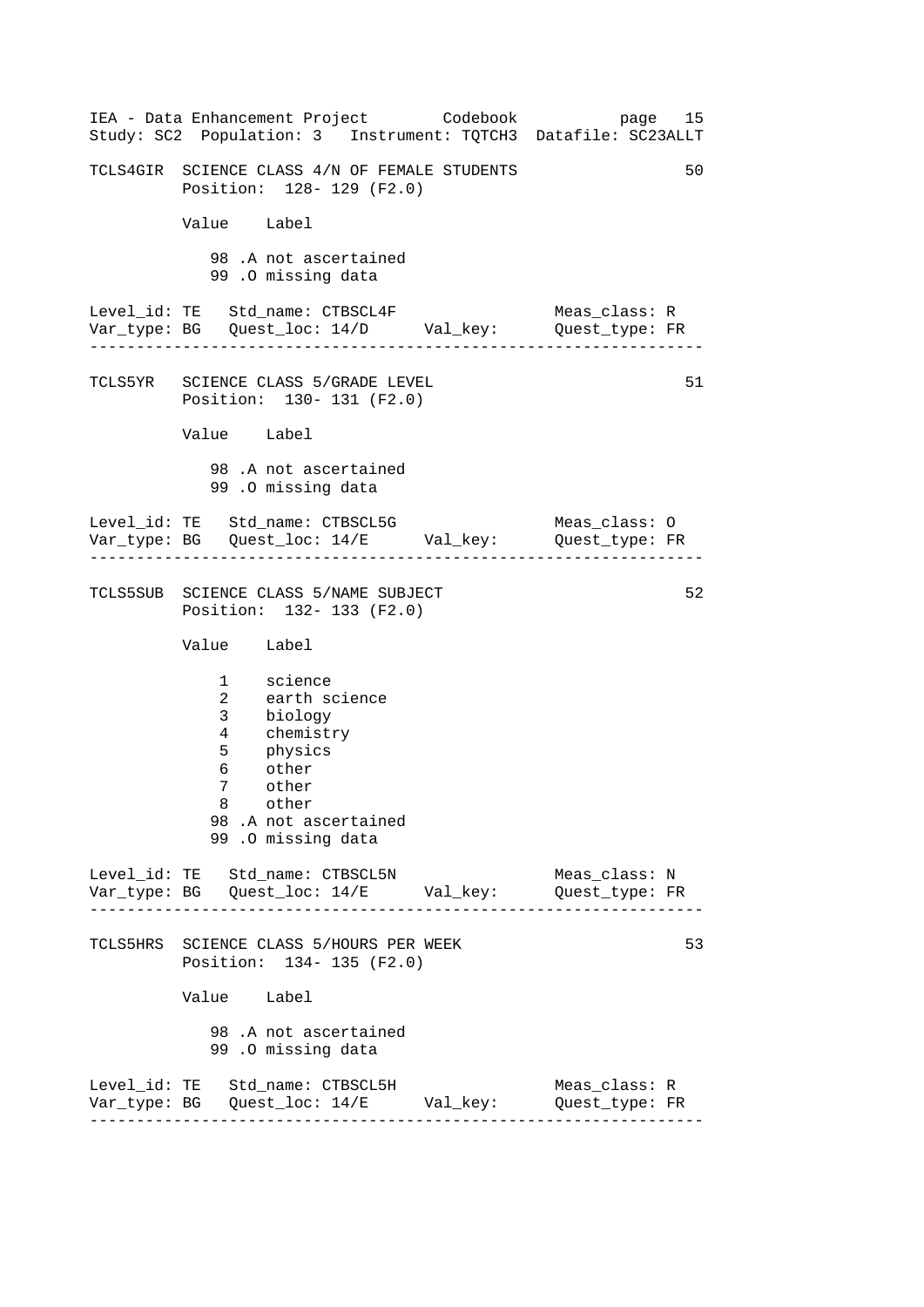| IEA - Data Enhancement Project Codebook<br>Study: SC2 Population: 3 Instrument: TQTCH3 Datafile: SC23ALLT                                                                    |  | page 16                         |  |  |  |
|------------------------------------------------------------------------------------------------------------------------------------------------------------------------------|--|---------------------------------|--|--|--|
| 54<br>TCLS5BOY SCIENCE CLASS 5/N OF MALE STUDENTS<br>Position: 136- 137 (F2.0)                                                                                               |  |                                 |  |  |  |
| Value Label                                                                                                                                                                  |  |                                 |  |  |  |
| 98.A not ascertained<br>99.0 missing data                                                                                                                                    |  |                                 |  |  |  |
| Level_id: TE Std_name: CTBSCL5M<br>Var_type: BG Quest_loc: 14/E Val_key: Quest_type: FR                                                                                      |  | Meas_class: R                   |  |  |  |
| TCLS5GIR SCIENCE CLASS 5/N OF FEMALE STUDENTS<br>Position: 138- 139 (F2.0)                                                                                                   |  | 55                              |  |  |  |
| Value Label                                                                                                                                                                  |  |                                 |  |  |  |
| 98.A not ascertained<br>99 .0 missing data                                                                                                                                   |  |                                 |  |  |  |
| Level_id: TE Std_name: CTBSCL5F<br>Var_type: BG    Quest_loc: 14/E    Val_key:    Quest_type: FR<br>. Le Le Le Le Le Le Le Le Le Le L                                        |  | Meas class: R                   |  |  |  |
| TCLS6YR SCIENCE CLASS 6/GRADE LEVEL<br>Position: 140- 141 (F2.0)                                                                                                             |  | 56                              |  |  |  |
| Value Label                                                                                                                                                                  |  |                                 |  |  |  |
| 98.A not ascertained<br>99.0 missing data                                                                                                                                    |  |                                 |  |  |  |
| Level_id: TE Std_name: CTBSCL6G<br>Var_type: BG    Quest_loc: 14/F    Val_key:    Quest_type: FR                                                                             |  | Meas_class: O                   |  |  |  |
| TCLS6SUB SCIENCE CLASS 6/NAME SUBJECT<br>Position: 142- 143 (F2.0)                                                                                                           |  | 57                              |  |  |  |
| Value<br>Label                                                                                                                                                               |  |                                 |  |  |  |
| science<br>1<br>2<br>earth science<br>3<br>biology<br>4<br>chemistry<br>5<br>physics<br>other<br>6<br>7<br>other<br>other<br>8<br>98 .A not ascertained<br>99.0 missing data |  |                                 |  |  |  |
| Level_id: TE Std_name: CTBSCL6N<br>Var_type: BG    Quest_loc: 14/F    Val_key:                                                                                               |  | Meas_class: N<br>Quest_type: FR |  |  |  |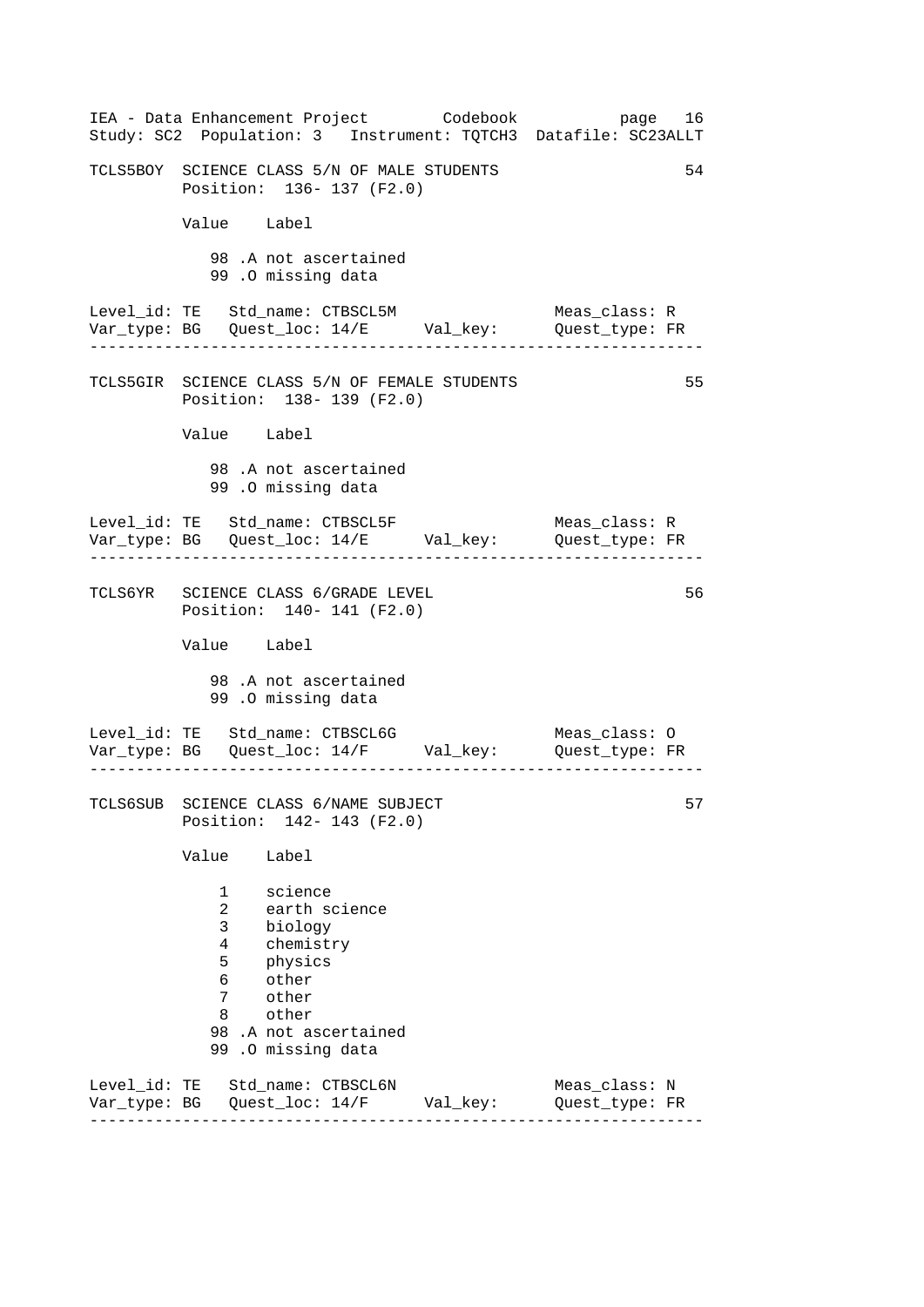| IEA - Data Enhancement Project Codebook<br>Study: SC2 Population: 3 Instrument: TQTCH3 Datafile: SC23ALLT | page 17                         |
|-----------------------------------------------------------------------------------------------------------|---------------------------------|
| TCLS6HRS SCIENCE CLASS 6/HOURS PER WEEK<br>Position: 144- 145 (F2.0)                                      | 58                              |
| Value Label                                                                                               |                                 |
| 98.A not ascertained<br>99.0 missing data                                                                 |                                 |
| Level_id: TE Std_name: CTBSCL6H<br>Var_type: BG    Quest_loc: 14/F    Val_key:    Quest_type: FR          | Meas_class: R                   |
| TCLS6BOY SCIENCE CLASS 6/N OF MALE STUDENTS<br>Position: 146- 147 (F2.0)                                  | 59                              |
| Value Label                                                                                               |                                 |
| 98.A not ascertained<br>99.0 missing data                                                                 |                                 |
| Level_id: TE Std_name: CTBSCL6M<br>Var_type: BG    Quest_loc: 14/F    Val_key:    Quest_type: FR          | Meas_class: R                   |
| TCLS6GIR SCIENCE CLASS 6/N OF FEMALE STUDENTS<br>Position: 148- 149 (F2.0)                                | 60                              |
| Value Label                                                                                               |                                 |
| 98.A not ascertained<br>99.0 missing data                                                                 |                                 |
| Level_id: TE Std_name: CTBSCL6F<br>Var_type: BG Quest_loc: 14/F Val_key: Quest_type: FR                   | Meas_class: R                   |
| TCLS7YR SCIENCE CLASS 7/GRADE LEVEL<br>Position: 150- 151 (F2.0)                                          | 61                              |
| Value Label                                                                                               |                                 |
| 98.A not ascertained<br>99.0 missing data                                                                 |                                 |
| Level_id: TE Std_name: CTBSCL7G                                                                           | Meas_class: 0<br>Quest_type: FR |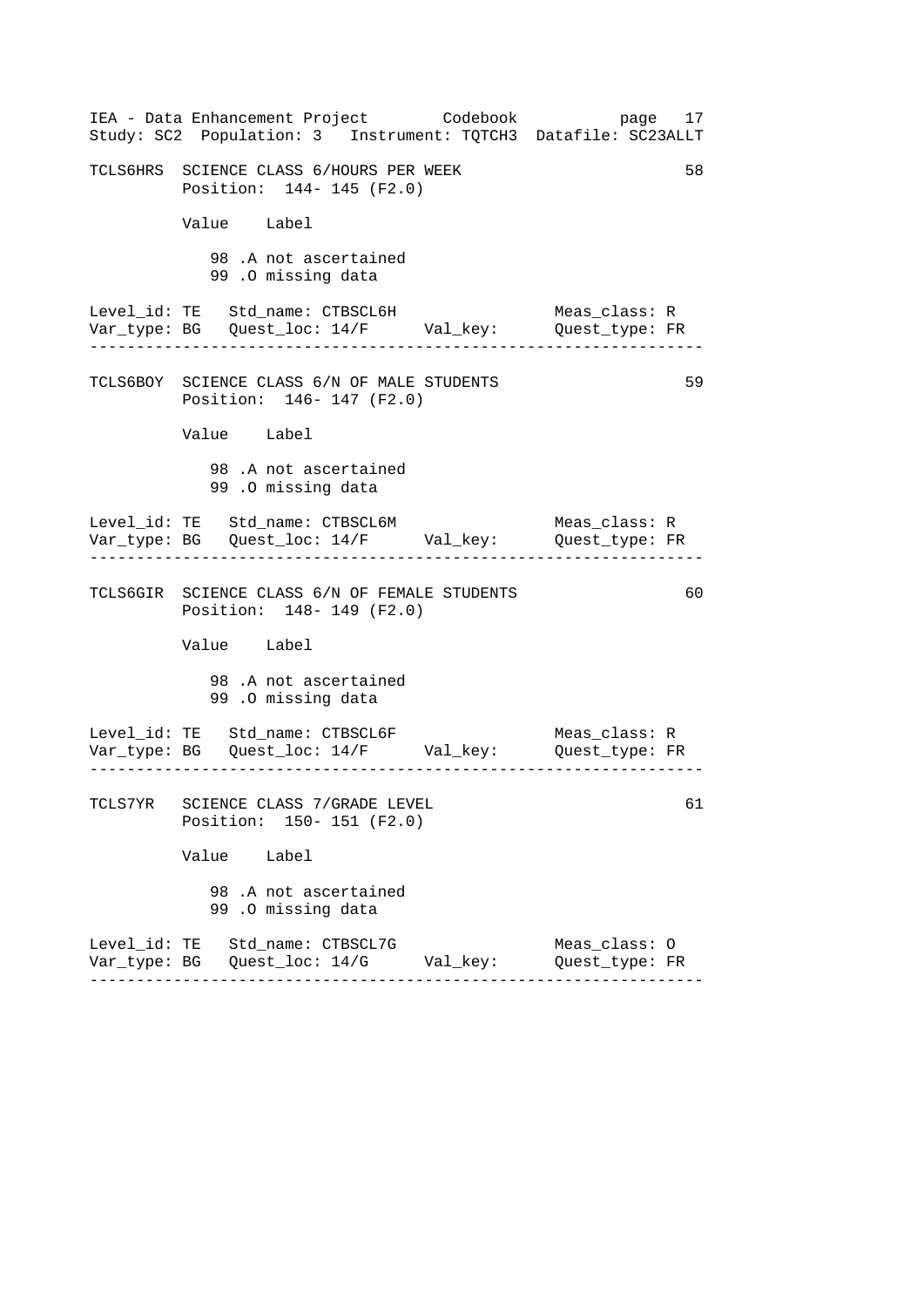| IEA - Data Enhancement Project Codebook<br>Study: SC2 Population: 3 Instrument: TQTCH3 Datafile: SC23ALLT                                           | page 18                         |    |
|-----------------------------------------------------------------------------------------------------------------------------------------------------|---------------------------------|----|
| TCLS7SUB SCIENCE CLASS 7/NAME SUBJECT<br>Position: 152- 153 (F2.0)                                                                                  |                                 | 62 |
| Value Label                                                                                                                                         |                                 |    |
| 1 science<br>2 earth science<br>3 biology<br>4 chemistry<br>5 physics<br>6 other<br>7 other<br>8 other<br>98.A not ascertained<br>99.0 missing data |                                 |    |
| Level_id: TE Std_name: CTBSCL7N<br>Var_type: BG    Quest_loc: 14/G    Val_key:    Quest_type: FR                                                    | Meas_class: N                   |    |
| TCLS7HRS SCIENCE CLASS 7/HOURS PER WEEK<br>Position: 154- 155 (F2.0)                                                                                |                                 | 63 |
| Value Label<br>98.A not ascertained                                                                                                                 |                                 |    |
| 99.0 missing data                                                                                                                                   |                                 |    |
| Level_id: TE Std_name: CTBSCL7H<br>Var_type: BG    Quest_loc: 14/G    Val_key:    Quest_type: FR                                                    | Meas_class: R                   |    |
| TCLS7BOY SCIENCE CLASS 7/N OF MALE STUDENTS<br>Position: 156-157 (F2.0)                                                                             |                                 | 64 |
| Value Label                                                                                                                                         |                                 |    |
| 98.A not ascertained<br>99.0 missing data                                                                                                           |                                 |    |
| Level_id: TE Std_name: CTBSCL7M<br>Var_type: BG    Quest_loc: 14/G    Val_key:    Quest_type: FR                                                    | Meas_class: R                   |    |
| TCLS7GIR SCIENCE CLASS 7/N OF FEMALE STUDENTS<br>Position: 158- 159 (F2.0)                                                                          |                                 | 65 |
| Value Label                                                                                                                                         |                                 |    |
| 98.A not ascertained<br>99.0 missing data                                                                                                           |                                 |    |
| Level_id: TE Std_name: CTBSCL7F<br>Var_type: BG    Quest_loc: 14/G    Val_key:                                                                      | Meas_class: R<br>Quest_type: FR |    |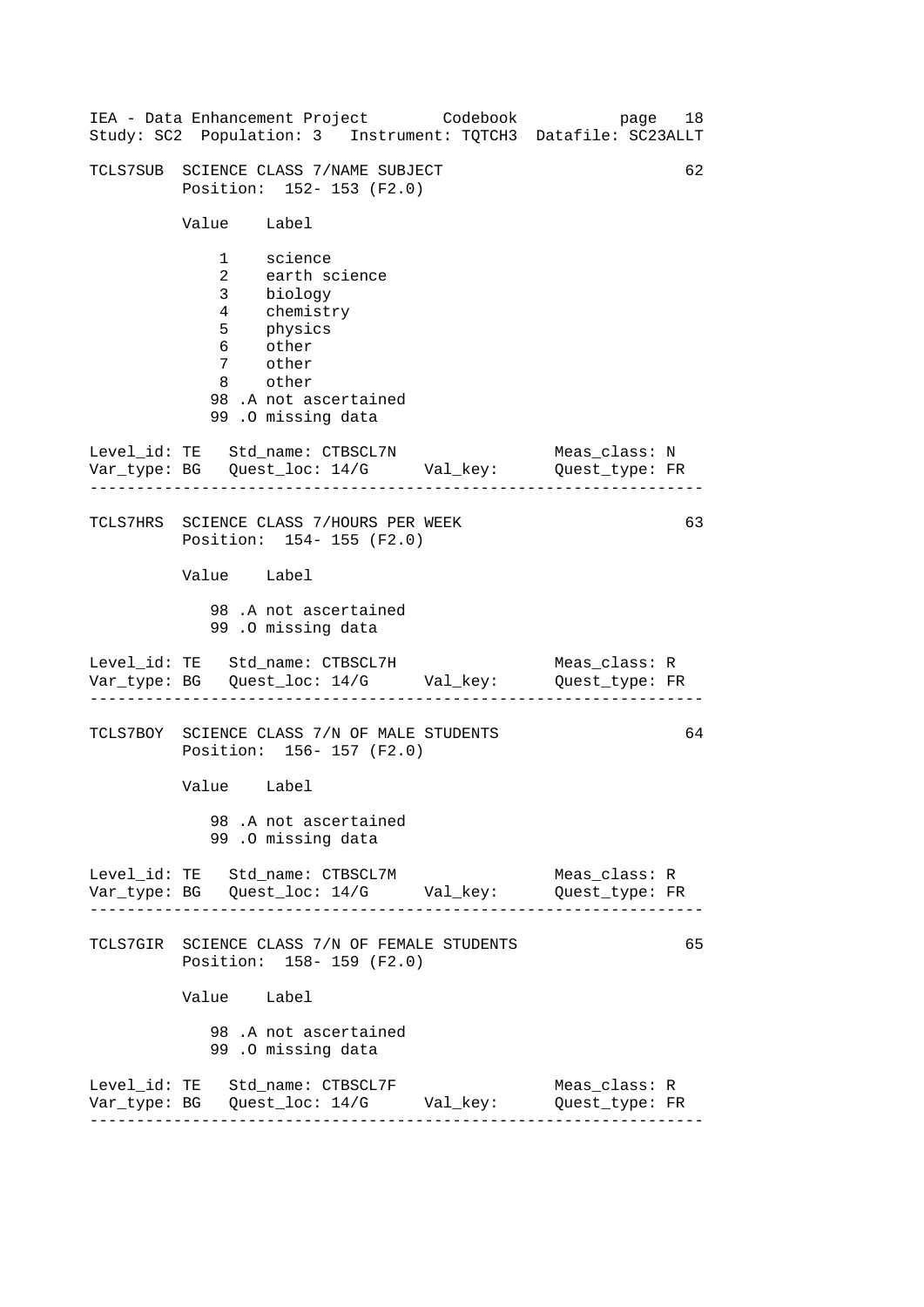| IEA - Data Enhancement Project Codebook<br>Study: SC2 Population: 3 Instrument: TQTCH3 Datafile: SC23ALLT                                                           | page 19                         |    |
|---------------------------------------------------------------------------------------------------------------------------------------------------------------------|---------------------------------|----|
| TCLS8YR SCIENCE CLASS 8/GRADE LEVEL<br>Position: 160- 161 (F2.0)                                                                                                    |                                 | 66 |
| Value Label                                                                                                                                                         |                                 |    |
| 98.A not ascertained<br>99.0 missing data                                                                                                                           |                                 |    |
| Level_id: TE Std_name: CTBSCL8G<br>Var_type: BG    Quest_loc: 14/H    Val_key:    Quest_type: FR                                                                    | Meas_class: O                   |    |
| TCLS8SUB SCIENCE CLASS 8/NAME SUBJECT<br>Position: 162- 163 (F2.0)                                                                                                  |                                 | 67 |
| Value Label                                                                                                                                                         |                                 |    |
| 1 science<br>earth science<br>$\overline{2}$<br>3 biology<br>4 chemistry<br>5 physics<br>6 other<br>7 other<br>8 other<br>98.A not ascertained<br>99.0 missing data |                                 |    |
| Level_id: TE Std_name: CTBSCL8N<br>Var_type: BG    Quest_loc: 14/H    Val_key:    Quest_type: FR                                                                    | Meas class: N                   |    |
| TCLS8HRS SCIENCE CLASS 8/HOURS PER WEEK<br>Position: 164-165 (F2.0)                                                                                                 |                                 | 68 |
| Value Label                                                                                                                                                         |                                 |    |
| 98.A not ascertained<br>99.0 missing data                                                                                                                           |                                 |    |
| Level_id: TE Std_name: CTBSCL8H                                                                                                                                     | Meas_class: R<br>Quest_type: FR |    |
| TCLS8BOY SCIENCE CLASS 8/N OF MALE STUDENTS<br>Position: 166-167 (F2.0)                                                                                             |                                 | 69 |
| Value Label                                                                                                                                                         |                                 |    |
| 98.A not ascertained<br>99.0 missing data                                                                                                                           |                                 |    |
| Level_id: TE Std_name: CTBSCL8M                                                                                                                                     | Meas_class: R<br>Quest_type: FR |    |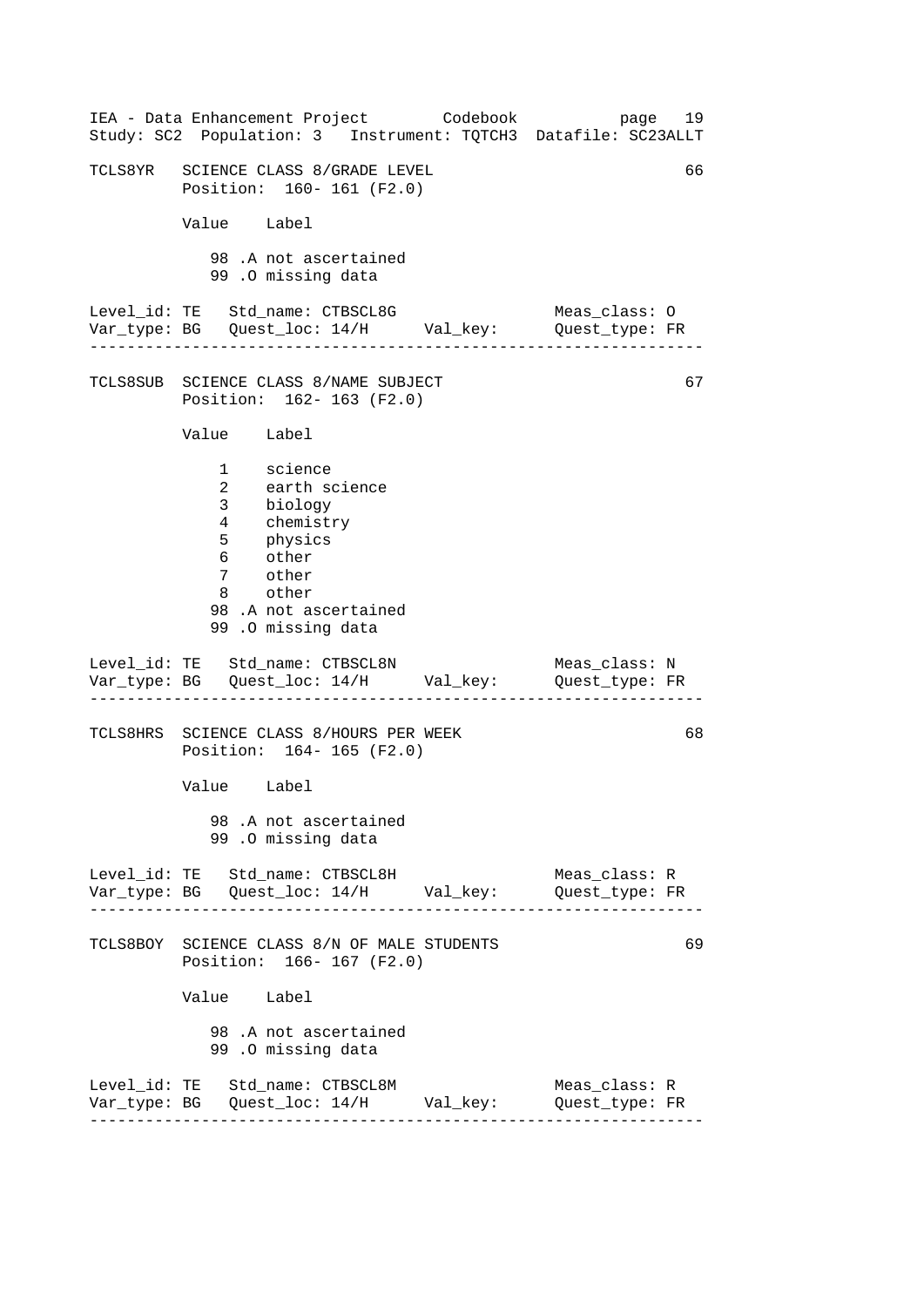| IEA - Data Enhancement Project Codebook<br>Study: SC2 Population: 3 Instrument: TQTCH3 Datafile: SC23ALLT | page<br>20    |
|-----------------------------------------------------------------------------------------------------------|---------------|
| TCLS8GIR SCIENCE CLASS 8/N OF FEMALE STUDENTS<br>Position: 168-169 (F2.0)                                 | 70            |
| Value Label                                                                                               |               |
| 98.A not ascertained<br>99.0 missing data                                                                 |               |
| Level_id: TE Std_name: CTBSCL8F<br>Var_type: BG    Quest_loc: 14/H    Val_key:    Quest_type: FR          | Meas_class: R |
| QUESTION TEACHING METHODS/QUESTION AND ANSWER<br>Position: 170- 171 (F2.0)                                | 71            |
| Value Label                                                                                               |               |
| 1 frequently<br>2 occasionally<br>3 rarely<br>4 never<br>98.A not ascertained<br>99 .O missing data       |               |
| Level_id: TE Std_name: CTBTEME1<br>Var_type: BG    Quest_loc: 15/A    Val_key:    Quest_type: MC          | Meas_class: O |
| LECTURE TEACHING METHODS/LECTURE<br>Position: 172- 173 (F2.0)                                             | 72            |
| Value Label                                                                                               |               |
| 1 frequently<br>2 occasionally<br>3 rarely<br>4 never<br>98.A not ascertained<br>99 .0 missing data       |               |
| Level_id: TE Std_name: CTBTEME2<br>Var_type: BG    Quest_loc: 15/B    Val_key:    Quest_type: MC          | Meas_class: 0 |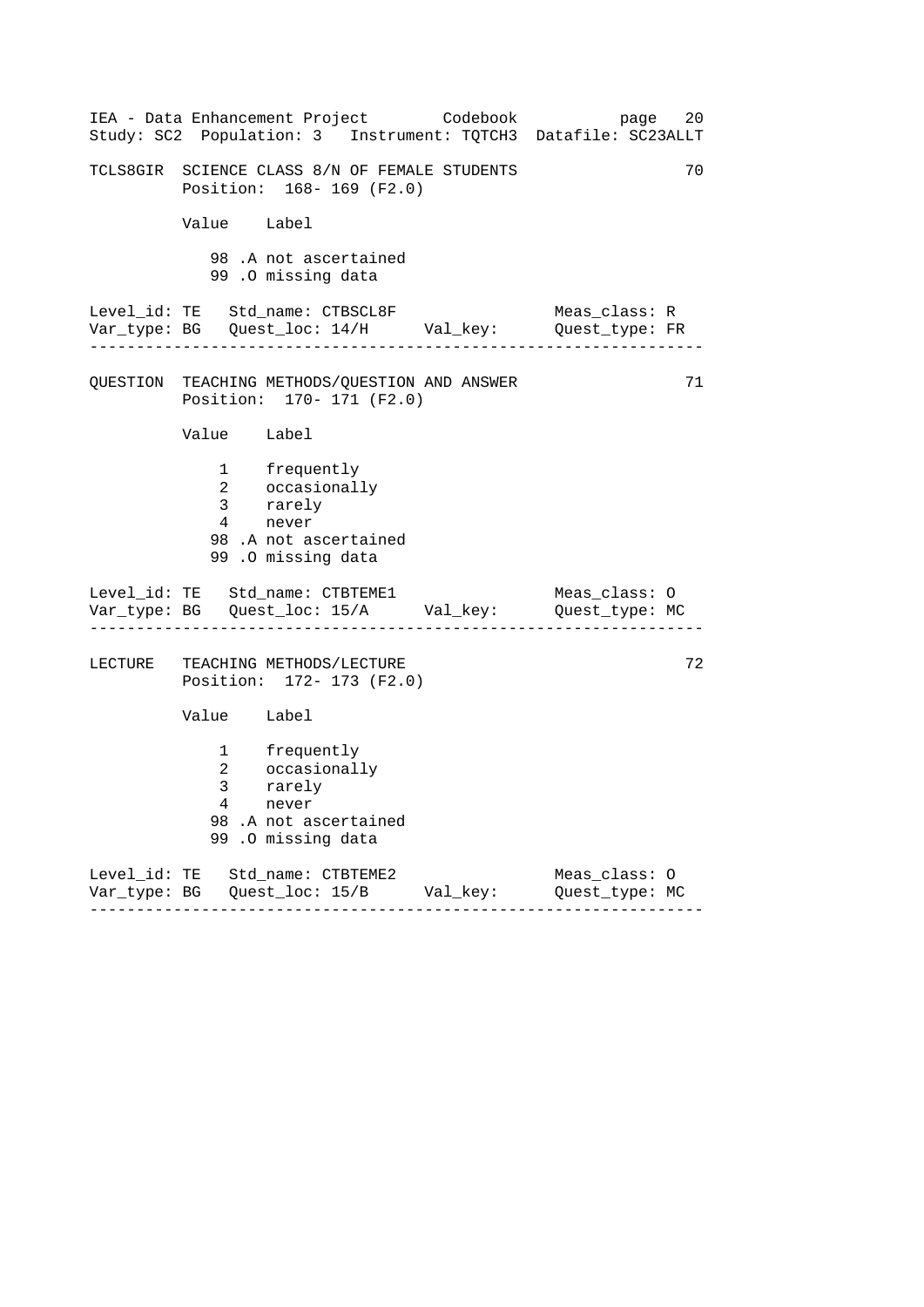|        |                               | IEA - Data Enhancement Project Codebook                                                          | 21<br>page<br>Study: SC2 Population: 3 Instrument: TQTCH3 Datafile: SC23ALLT |
|--------|-------------------------------|--------------------------------------------------------------------------------------------------|------------------------------------------------------------------------------|
| ASSIGN |                               | TEACHING METHODS/STUDENT ASSIGNMENTS<br>Position: 174- 175 (F2.0)                                | 73                                                                           |
|        | Value Label                   |                                                                                                  |                                                                              |
|        | $4\overline{ }$               | 1 frequently<br>2 occasionally<br>3 rarely<br>never<br>98.A not ascertained<br>99.0 missing data |                                                                              |
|        |                               | Level_id: TE Std_name: CTBTEME3<br>Var_type: BG    Quest_loc: 15/C    Val_key:    Quest_type: MC | Meas_class: O                                                                |
| GROUPS |                               | TEACHING METHODS/GROUP ASSIGNMENTS<br>Position: 176- 177 (F2.0)                                  | 74                                                                           |
|        | Value Label                   |                                                                                                  |                                                                              |
|        | 4                             | 1 frequently<br>2 occasionally<br>3 rarely<br>never<br>98.A not ascertained<br>99.0 missing data |                                                                              |
|        |                               | Level_id: TE Std_name: CTBTEME4<br>Var_type: BG    Quest_loc: 15/D    Val_key:    Quest_type: MC | Meas_class: O                                                                |
| INDIV  |                               | TEACHING METHODS/INDIVIDUAL PROGRAMS<br>Position: 178- 179 (F2.0)                                | 75                                                                           |
|        | Value Label                   |                                                                                                  |                                                                              |
|        | 1<br>2<br>3<br>$\overline{4}$ | frequently<br>occasionally<br>rarely<br>never<br>98 .A not ascertained<br>99.0 missing data      |                                                                              |
|        |                               | Level_id: TE Std_name: CTBTEME5                                                                  | Meas_class: 0<br>Quest_type: MC                                              |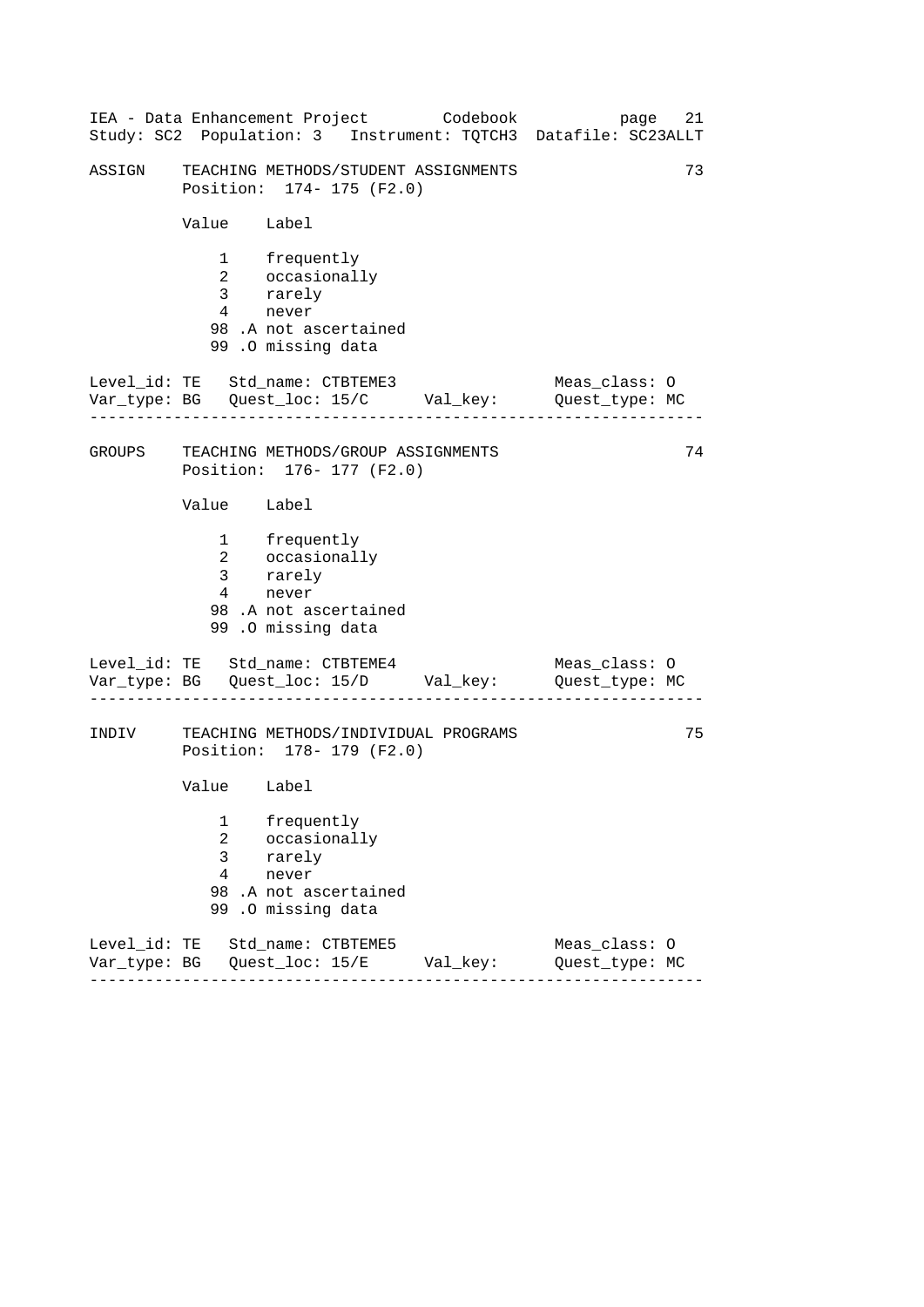|        |                                   | IEA - Data Enhancement Project Codebook                                                                | 22<br>page<br>Study: SC2 Population: 3 Instrument: TQTCH3 Datafile: SC23ALLT |
|--------|-----------------------------------|--------------------------------------------------------------------------------------------------------|------------------------------------------------------------------------------|
|        |                                   | AUDIOVIS TEACHING METHODS/AUDIO-VISUAL MATERIALS<br>Position: 180- 181 (F2.0)                          | 76                                                                           |
|        | Value Label                       |                                                                                                        |                                                                              |
|        | $4\overline{ }$                   | 1 frequently<br>2 occasionally<br>3 rarely<br>never<br>98 .A not ascertained<br>99.0 missing data      |                                                                              |
|        | .                                 | Level_id: TE Std_name: CTBTEME6<br>Var_type: BG    Quest_loc: 15/F    Val_key:    Quest_type: MC       | Meas_class: O                                                                |
| FIELD  |                                   | TEACHING METHODS/FIELD TRIPS<br>Position: 182- 183 (F2.0)                                              | 77                                                                           |
|        | Value Label                       |                                                                                                        |                                                                              |
|        | $\overline{3}$<br>$4\overline{ }$ | 1 frequently<br>2 occasionally<br>rarely<br>never<br>98.A not ascertained<br>99.0 missing data         |                                                                              |
|        |                                   | Level_id: TE Std_name: CTBTEME7<br>Var_type: BG    Quest_loc: 15/G    Val_key:    Quest_type: MC       | Meas_class: 0                                                                |
| DIVIDE |                                   | BASIS DIVISION OF CLASS INTO GROUPS<br>Position: 184-184 (F1.0)                                        | 78                                                                           |
|        | Value Label                       |                                                                                                        |                                                                              |
|        | 1<br>2<br>3<br>4<br>8<br>9        | groups not used<br>ability groups<br>students choose<br>other<br>.A not ascertained<br>.0 missing data |                                                                              |
|        |                                   | Level_id: TE Std_name: CTBDIVGR<br>Var_type: BG    Quest_loc: 16    Val_key:                           | Meas_class: N<br>Quest_type: MC                                              |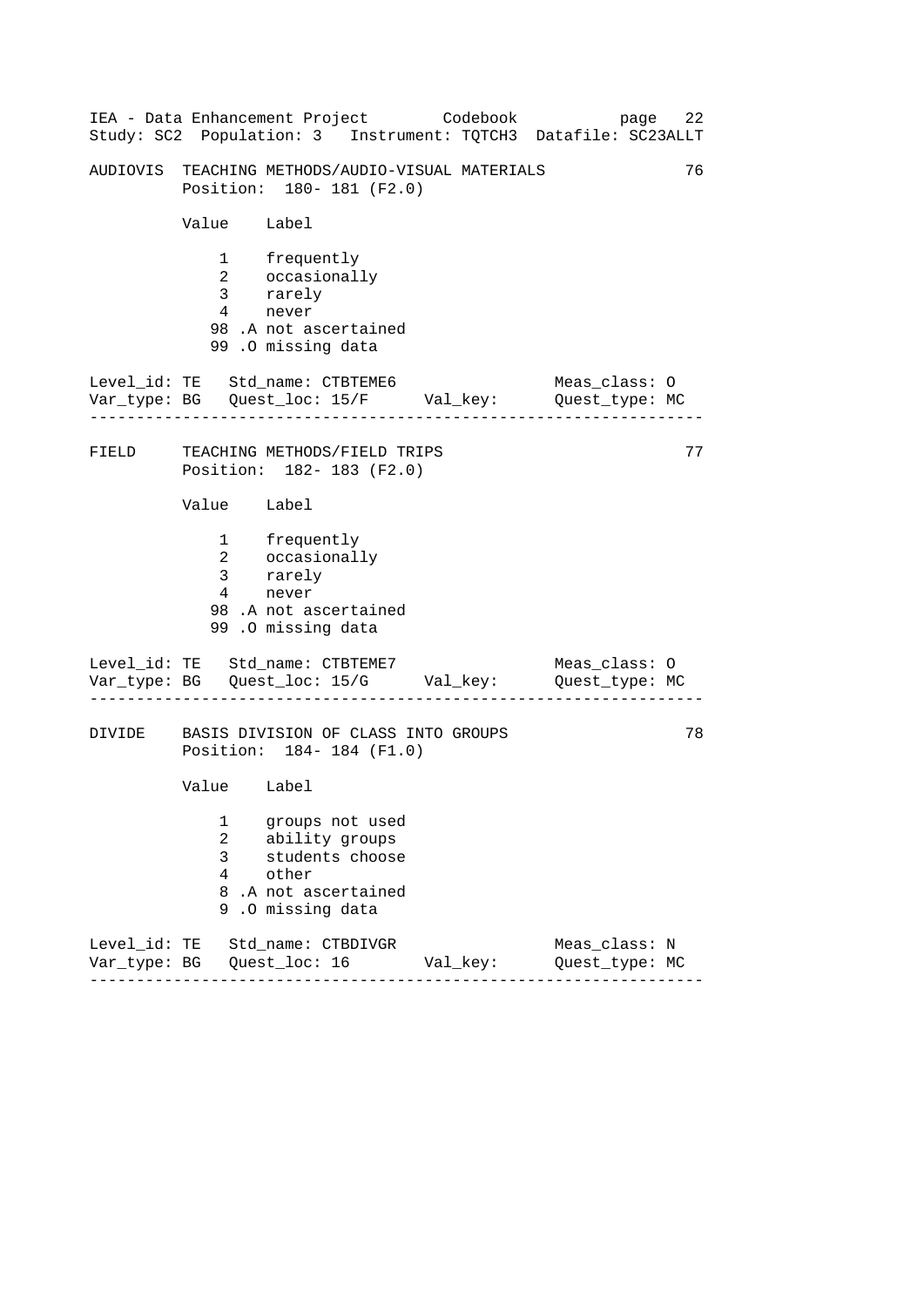|                                     | IEA - Data Enhancement Project Codebook<br>Study: SC2 Population: 3 Instrument: TQTCH3 Datafile: SC23ALLT                                                        |          | page                            | 23 |
|-------------------------------------|------------------------------------------------------------------------------------------------------------------------------------------------------------------|----------|---------------------------------|----|
|                                     | PRACWORK AMOUNT PRACTICAL WORK<br>Position: 185- 186 (F2.0)                                                                                                      |          |                                 | 79 |
| Value Label                         |                                                                                                                                                                  |          |                                 |    |
|                                     | 1 none/very little<br>2 about 1/4 time<br>3 about 1/2 time<br>$4$ $3/4$ or more<br>98 .A not ascertained<br>99.0 missing data                                    |          |                                 |    |
|                                     | Level_id: TE Std_name: CTBPRACW<br>Var_type: BG    Quest_loc: 17    Val_key:    Quest_type: MC                                                                   |          | Meas_class: O                   |    |
|                                     | TCHLAB AMOUNT TEACHING IN LABORATORY<br>Position: 187- 187 (F1.0)                                                                                                |          |                                 | 80 |
| Value Label                         |                                                                                                                                                                  |          |                                 |    |
|                                     | $1 \times 40$ percent<br>$2 \t 40-60$ percent<br>$3 \t 60-80$ percent<br>$4 \t 80$ percent<br>$5 \t no$ science rooms<br>8.A not ascertained<br>9.0 missing data |          |                                 |    |
|                                     | Level_id: TE Std_name: CTBLABTE<br>Var_type: BG    Quest_loc: 18    Val_key:    Quest_type: MC                                                                   |          | Meas_class: N                   |    |
|                                     | NEEDLEAV TEACHING CRITERIA/NEED AFTER SCHOOL<br>Position: 188-189 (F2.0)                                                                                         |          |                                 | 81 |
| Value Label                         |                                                                                                                                                                  |          |                                 |    |
| 1<br>2<br>3<br>$\overline{4}$<br>99 | very important<br>of some importance<br>of little importance<br>of no importance<br>98 .A not ascertained<br>missing data                                        |          |                                 |    |
|                                     | Level_id: TE Std_name: CTBCRIT1                                                                                                                                  | Val_key: | Meas_class: 0<br>Quest_type: MC |    |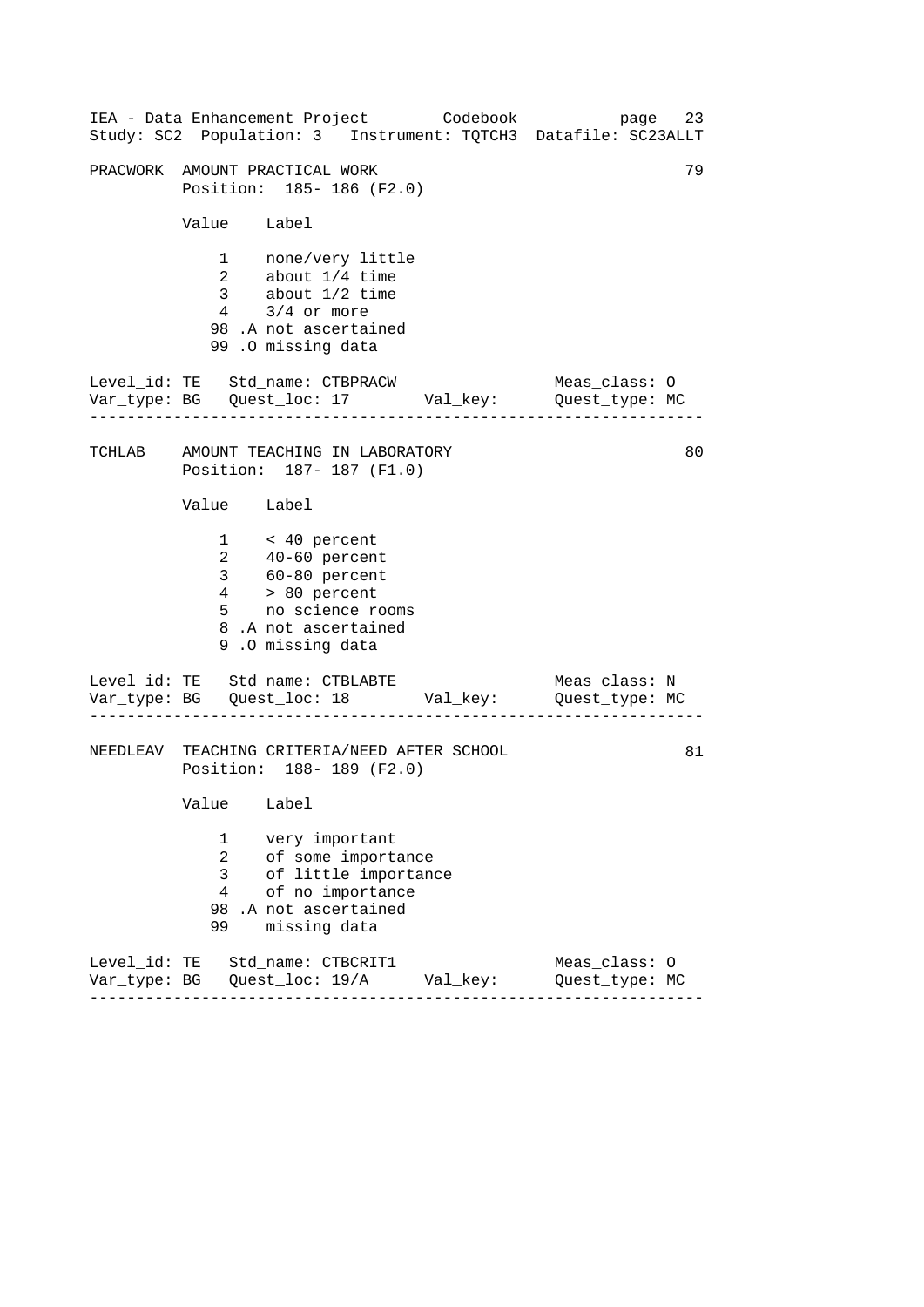|      |                                            | IEA - Data Enhancement Project Codebook<br>Study: SC2 Population: 3 Instrument: TQTCH3 Datafile: SC23ALLT                             | page                            | 24 |
|------|--------------------------------------------|---------------------------------------------------------------------------------------------------------------------------------------|---------------------------------|----|
|      |                                            | SYLLABUS TEACHING CRITERIA/OFFICIAL SYLLABUS<br>Position: 190- 191 (F2.0)                                                             |                                 | 82 |
|      | Value Label                                |                                                                                                                                       |                                 |    |
|      |                                            | 1 very important<br>2 of some importance<br>3 of little importance<br>4 of no importance<br>98.A not ascertained<br>99.0 missing data |                                 |    |
|      |                                            | Level_id: TE Std_name: CTBCRIT2<br>Var_type: BG    Quest_loc: 19/B    Val_key:    Quest_type: MC                                      | Meas_class: O                   |    |
|      |                                            | TEXT TEACHING CRITERIA/TEXTBOOKS<br>Position: 192- 193 (F2.0)                                                                         |                                 | 83 |
|      | Value Label                                |                                                                                                                                       |                                 |    |
|      |                                            | 1 very important<br>2 of some importance<br>3 of little importance<br>4 of no importance<br>98.A not ascertained<br>99.0 missing data |                                 |    |
|      |                                            | Level_id: TE Std_name: CTBCRIT3<br>Var_type: BG    Quest_loc: 19/C    Val_key:    Quest_type: MC                                      | Meas_class: 0                   |    |
| EXAM |                                            | TEACHING CRITERIA/EXTERNAL EXAMS<br>Position: 194- 195 (F2.0)                                                                         |                                 | 84 |
|      | Value Label                                |                                                                                                                                       |                                 |    |
|      | 1<br>$\overline{a}$<br>3<br>$\overline{4}$ | very important<br>of some importance<br>of little importance<br>of no importance<br>98 .A not ascertained<br>99.0 missing data        |                                 |    |
|      |                                            | Level_id: TE Std_name: CTBCRIT4                                                                                                       | Meas_class: 0<br>Quest_type: MC |    |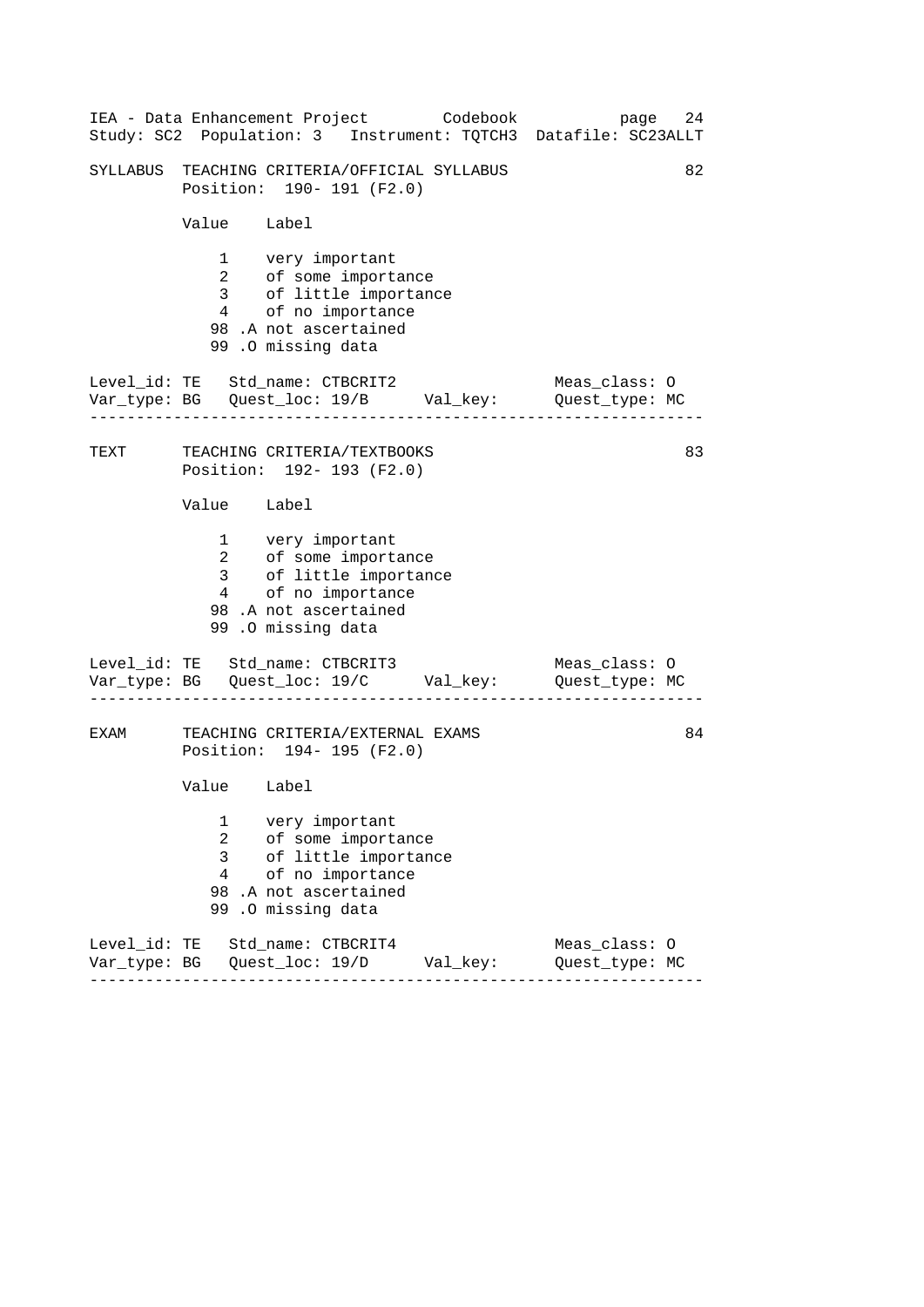|                               | IEA - Data Enhancement Project Codebook                                                                                                | 25<br>page<br>Study: SC2 Population: 3 Instrument: TQTCH3 Datafile: SC23ALLT |
|-------------------------------|----------------------------------------------------------------------------------------------------------------------------------------|------------------------------------------------------------------------------|
|                               | NEEDNEXT TEACHING CRITERIA/PREPARE FOR NEXT GRADE<br>Position: 196- 197 (F2.0)                                                         | 85                                                                           |
| Value Label                   |                                                                                                                                        |                                                                              |
| 99 —                          | 1 very important<br>2 of some importance<br>3 of little importance<br>4 of no importance<br>98.A not ascertained<br>missing data       |                                                                              |
|                               | Level_id: TE Std_name: CTBCRIT5<br>Var_type: BG    Quest_loc: 19/E    Val_key:    Quest_type: MC                                       | Meas_class: N                                                                |
|                               | THINKSCI TEACHING CRITERIA/THINK SCIENTIFICALLY<br>Position: 198-199 (F2.0)                                                            | 86                                                                           |
| Value Label                   |                                                                                                                                        |                                                                              |
|                               | 1 very important<br>2 of some importance<br>3 of little importance<br>4 of no importance<br>98 .A not ascertained<br>99.0 missing data |                                                                              |
|                               | Level_id: TE Std_name: CTBCRIT6<br>Var_type: BG    Quest_loc: 19/F    Val_key:    Quest_type: MC                                       | Meas_class: O                                                                |
|                               | SCIKNOW TEACHING CRITERIA/SCIENTIFIC KNOWLEDGE<br>Position: 200- 201 (F2.0)                                                            | 87                                                                           |
| Value Label                   |                                                                                                                                        |                                                                              |
| 1<br>2<br>3<br>$\overline{4}$ | very important<br>of some importance<br>of little importance<br>of no importance<br>98.A not ascertained<br>99.0 missing data          |                                                                              |
|                               | Level_id: TE Std_name: CTBCRIT7                                                                                                        | Meas_class: 0<br>Quest_type: MC                                              |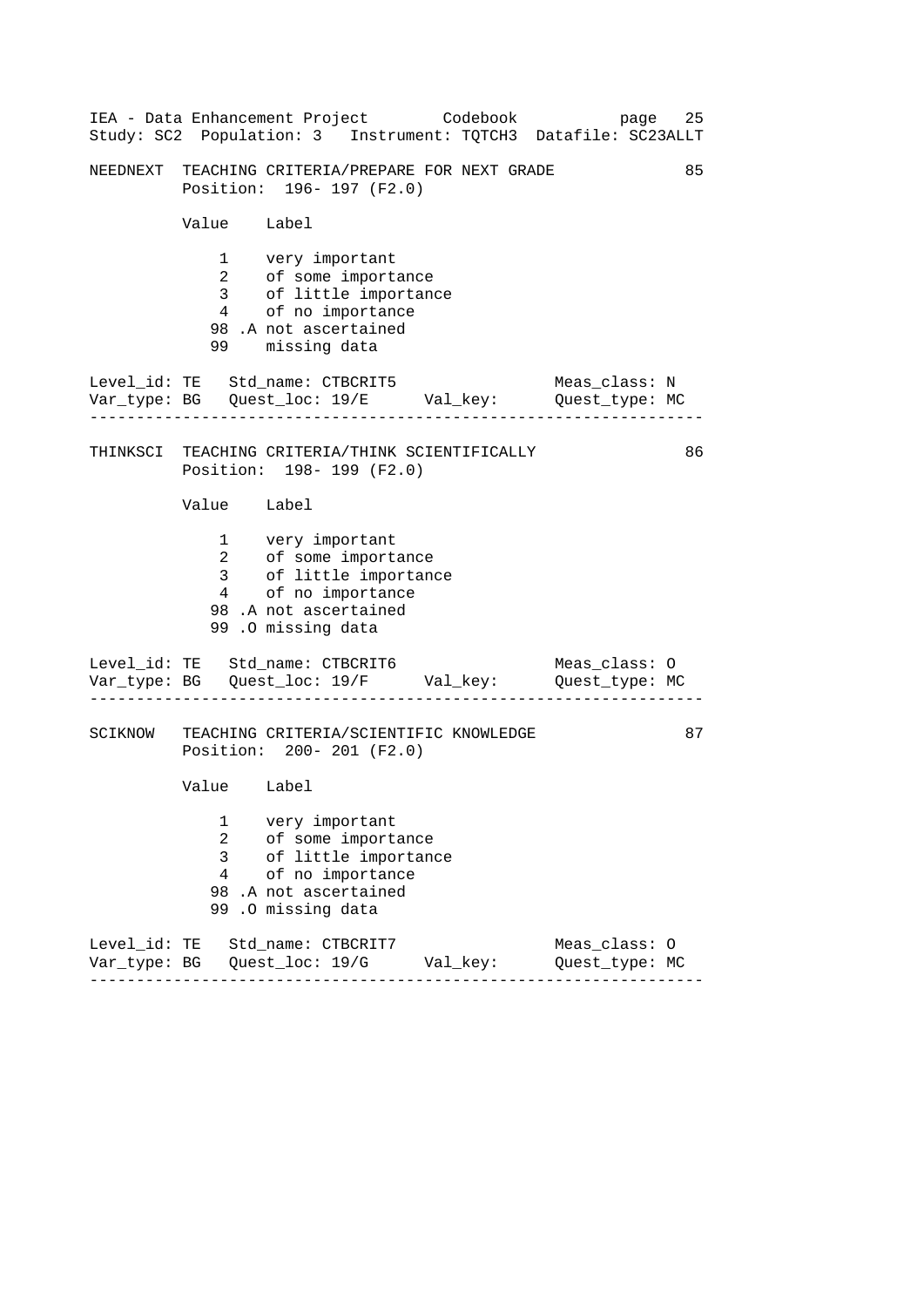|                                                                           | IEA - Data Enhancement Project Codebook<br>Study: SC2 Population: 3 Instrument: TQTCH3 Datafile: SC23ALLT |  |                                 | page 26 |
|---------------------------------------------------------------------------|-----------------------------------------------------------------------------------------------------------|--|---------------------------------|---------|
|                                                                           | RESTRICT RESTRICTIONS TO ADAPT SYLLABUS<br>Position: 202- 202 (F1.0)                                      |  |                                 | 88      |
|                                                                           | Value Label                                                                                               |  |                                 |         |
|                                                                           | 1 no restrictions<br>2 within school<br>3 outside school<br>8.A not ascertained<br>9.0 missing data       |  |                                 |         |
|                                                                           | Level_id: TE Std_name: CTBRESTR<br>Var_type: BG    Quest_loc: 20    Val_key:    Quest_type: MC            |  | Meas_class: N                   |         |
| LABFAC LABORATORY LIMITATIONS HAMPER TEACHING<br>Position: 203-203 (F1.0) |                                                                                                           |  |                                 | 89      |
|                                                                           | Value Label                                                                                               |  |                                 |         |
|                                                                           | 1 very seriously<br>2 slightly<br>3 not at all<br>8.A not ascertained<br>9.0 missing data                 |  |                                 |         |
|                                                                           | Level_id: TE Std_name: CTBLIMLB<br>Var_type: BG    Quest_loc: 21    Val_key:    Quest_type: MC            |  | Meas_class: O                   |         |
|                                                                           | STDTEST ASSESS METHODS/STANDARDIZED TESTS<br>Position: 204- 205 (F2.0)                                    |  |                                 | 90      |
|                                                                           | Value Label                                                                                               |  |                                 |         |
| 3<br>4<br>99                                                              | 1 frequently<br>2 occasionally<br>rarely<br>never<br>98.A not ascertained<br>.0 missing data              |  |                                 |         |
|                                                                           | Level_id: TE Std_name: CTBASME1<br>Var_type: BG    Quest_loc: 22/A    Val_key:<br>------                  |  | Meas_class: 0<br>Quest_type: MC |         |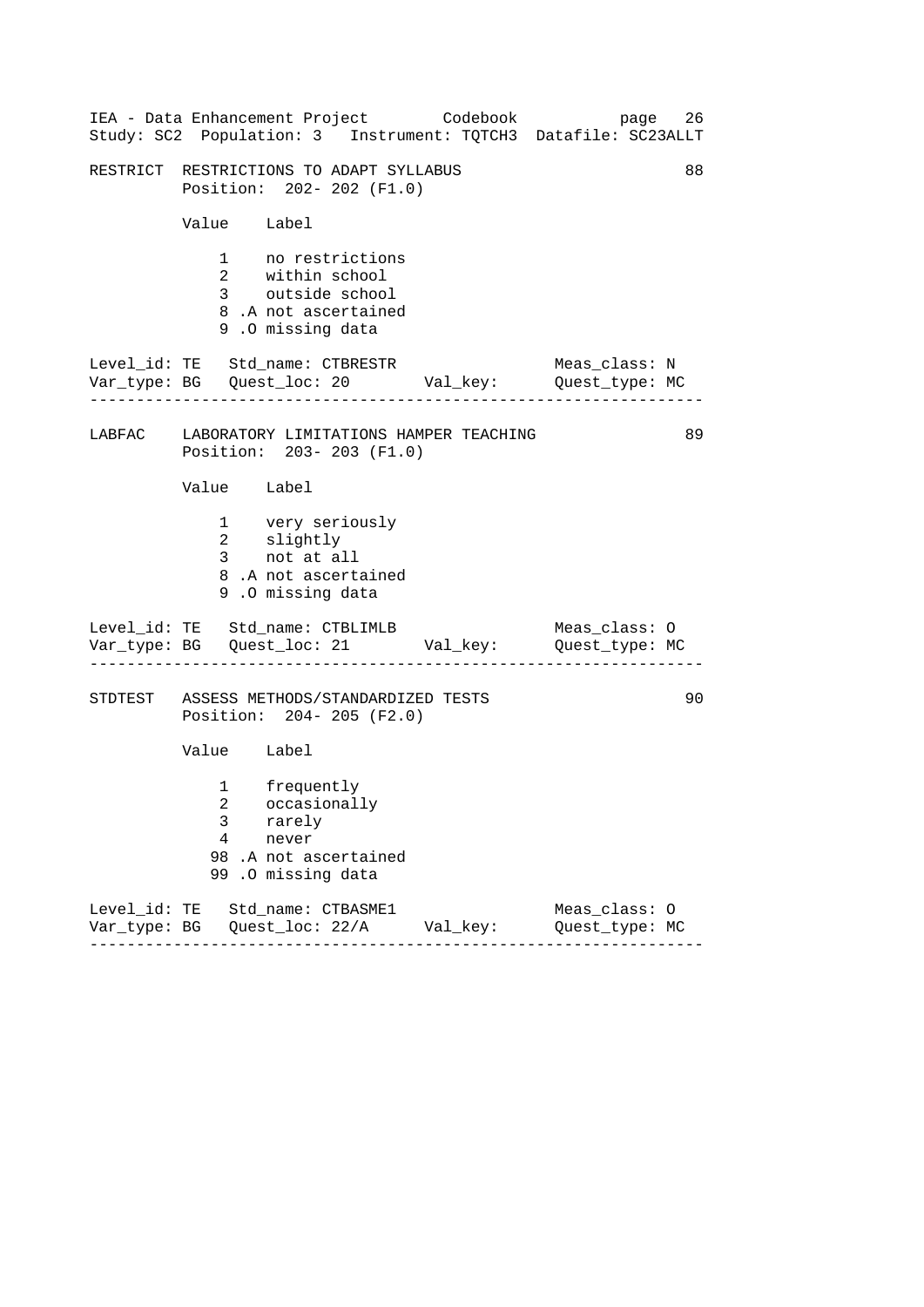|       |                                                       | IEA - Data Enhancement Project Codebook                                                             | page<br>27<br>Study: SC2 Population: 3 Instrument: TQTCH3 Datafile: SC23ALLT   |
|-------|-------------------------------------------------------|-----------------------------------------------------------------------------------------------------|--------------------------------------------------------------------------------|
| ESSAY |                                                       | ASSESS METHODS/ESSAY TESTS<br>Position: 206-207 (F2.0)                                              | 91                                                                             |
|       | Value Label                                           |                                                                                                     |                                                                                |
|       | $4\degree$                                            | 1 frequently<br>2 occasionally<br>3 rarely<br>never<br>98.A not ascertained<br>99.0 missing data    |                                                                                |
|       |                                                       | Level_id: TE Std_name: CTBASME2                                                                     | Meas_class: O<br>Var_type: BG    Quest_loc: 22/B    Val_key:    Quest_type: MC |
|       |                                                       | TCHRTEST ASSESS METHODS/OBJECTIVE TESTS<br>Position: 208-209 (F2.0)                                 | 92                                                                             |
|       | Value Label                                           |                                                                                                     |                                                                                |
|       |                                                       | 1 frequently<br>2 occasionally<br>3 rarely<br>4 never<br>98 .A not ascertained<br>99.0 missing data |                                                                                |
|       |                                                       | Level_id: TE Std_name: CTBASME3                                                                     | Meas_class: O<br>Var_type: BG    Quest_loc: 22/C    Val_key:    Quest_type: MC |
| HMWK  |                                                       | ASSESS METHODS/HOMEWORK<br>Position: 210- 211 (F2.0)                                                | 93                                                                             |
|       | Value Label                                           |                                                                                                     |                                                                                |
|       | 1<br>$\overline{2}$<br>$\mathsf{3}$<br>$\overline{4}$ | frequently<br>occasionally<br>rarely<br>never<br>98.A not ascertained<br>99.0 missing data          |                                                                                |
|       |                                                       | Level_id: TE Std_name: CTBASME4                                                                     | Meas_class: 0<br>Quest_type: MC                                                |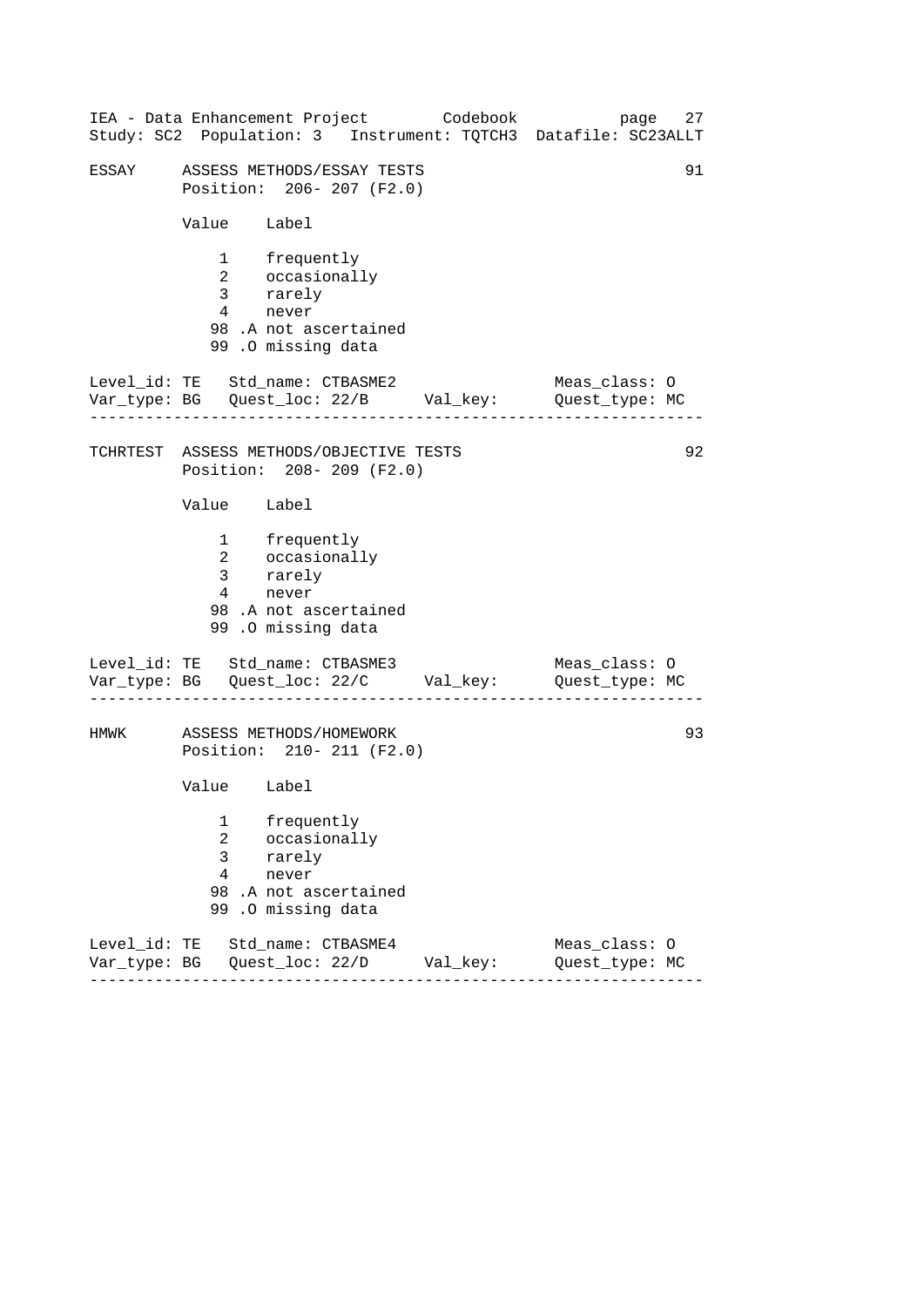------------------------------------------------------------------ ------------------------------------------------------------------ ------------------------------------------------------------------ IEA - Data Enhancement Project Codebook page 28 Study: SC2 Population: 3 Instrument: TQTCH3 Datafile: SC23ALLT PROJECT ASSESS METHODS/PROJECT WORK 94 Position: 212- 213 (F2.0) Value Label 1 frequently 2 occasionally 3 rarely 4 never 98 .A not ascertained 99 .O missing data Level\_id: TE Std\_name: CTBASME5 Meas\_class: 0 Var\_type: BG Quest\_loc: 22/E Val\_key: Quest\_type: MC TCALCUSE USE CALCULATORS IN SCIENCE LESSONS 95 Position: 214- 215 (F2.0) Value Label 1 frequently 2 occasionally 3 rarely 4 never 98 .A not ascertained 99 .O missing data Level\_id: TE Std\_name: CTBCALC Meas\_class: 0 Var\_type: BG Quest\_loc: 23 Val\_key: Quest\_type: MC TCPTRSCH ACCESS TO COMPUTER AT SCHOOL 96 Position: 216- 216 (F1.0) Value Label 1 yes 2 no 8 .A not ascertained 9 .O missing data Level\_id: TE Std\_name: CTBCOMP1 Meas\_class: N Var\_type: BG Quest\_loc: 24 Val\_key: Quest\_type: MC